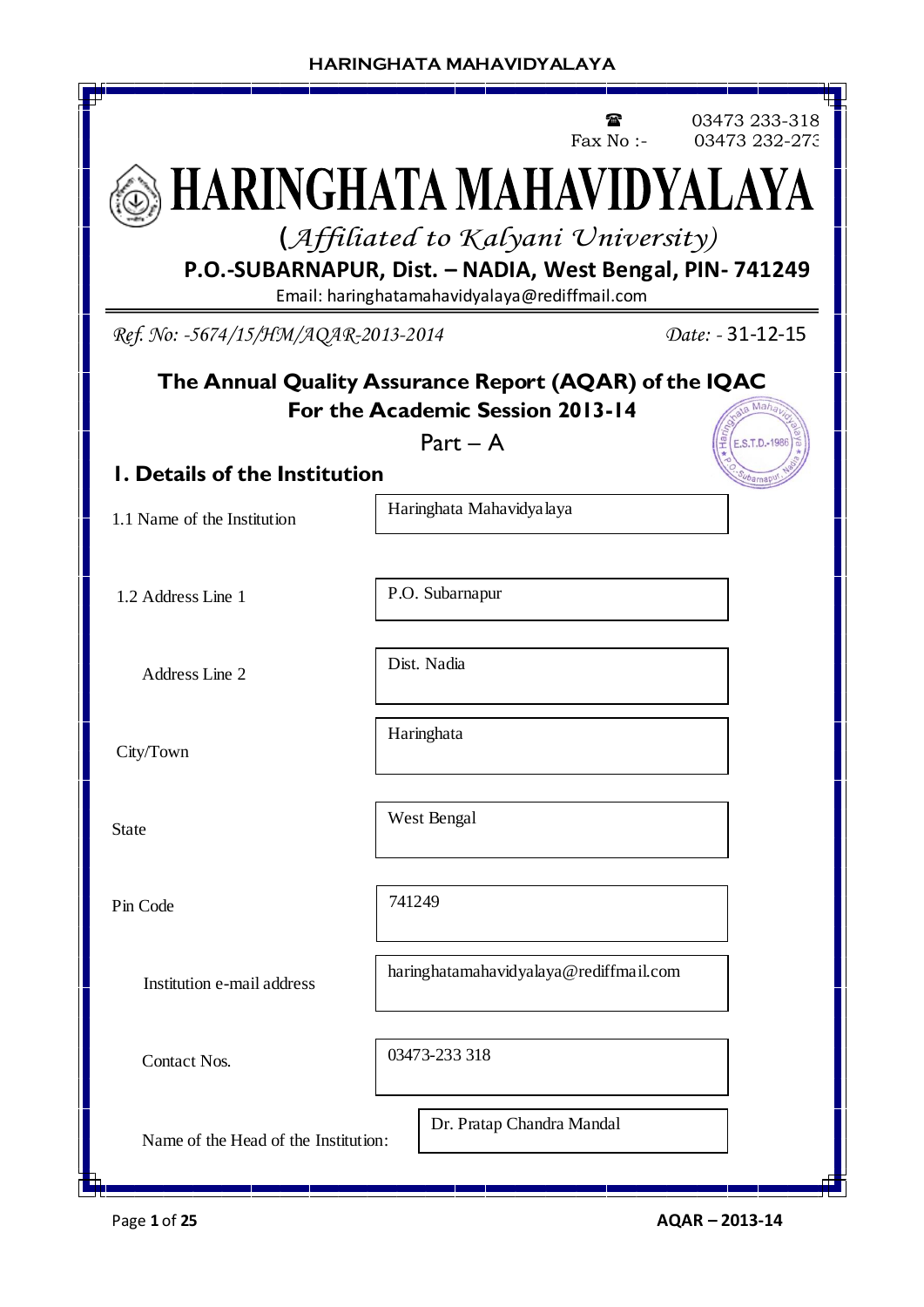| Tel. No. with STD Code:                                                                                                                                                                           | 03473-233 318                          |  |
|---------------------------------------------------------------------------------------------------------------------------------------------------------------------------------------------------|----------------------------------------|--|
| Mobile:                                                                                                                                                                                           | 91-9091818201                          |  |
| Name of the IQAC Co-ordinator:                                                                                                                                                                    | <b>Uddalak Roy</b>                     |  |
| Mobile:                                                                                                                                                                                           | 91-9433273119                          |  |
| IQAC e-mail address:                                                                                                                                                                              | Iqachmv2014@gmail.com                  |  |
| 1.3 NAAC Track ID(For ex. MHCOGN 18879)                                                                                                                                                           |                                        |  |
| 1.4 NAAC Executive Committee No. & Date:<br>(For Example EC/32/A&A/143 dated 3-5-2004.<br>This EC no. is available in the right corner-bottom<br>of your institution's Accreditation Certificate) | EC/40/36, Dated 17.10.2006             |  |
| 1.5 Website address:                                                                                                                                                                              | www.haringhatamahavidyalaya.org        |  |
| Web-link of the AQAR:                                                                                                                                                                             | http://www.haringhatamahavidyalaya.org |  |
| For ex. http://www.ladykeanecollege.edu.in/AQAR2012-13.doc                                                                                                                                        |                                        |  |
|                                                                                                                                                                                                   |                                        |  |
|                                                                                                                                                                                                   |                                        |  |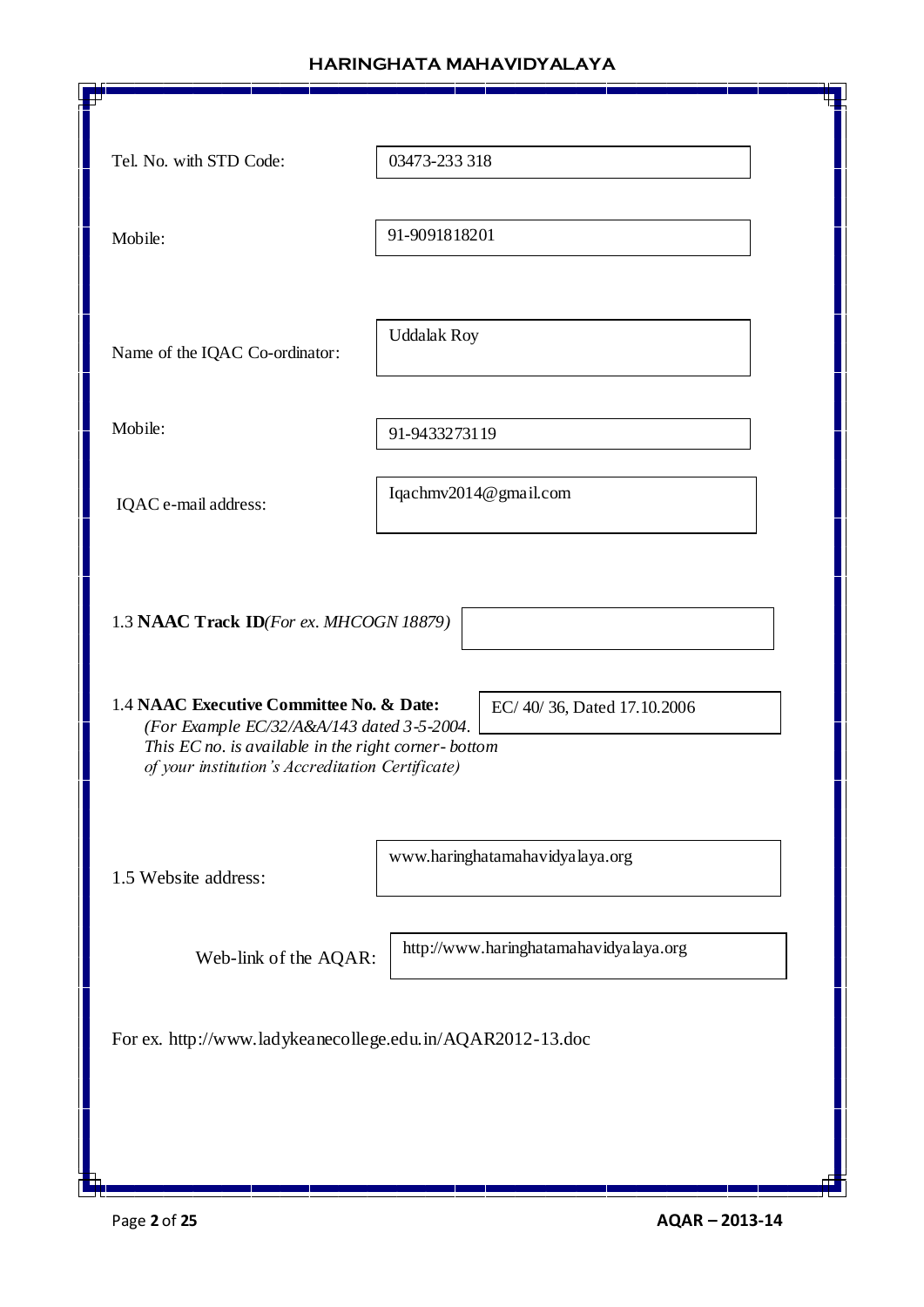| Sl. No.                                 | Cycle                                       | Grade           | <b>CGPA</b>                     | Year of<br>Accreditation | <b>Validity Period</b>                                                                                                                                                                                                                                                                                                                              |
|-----------------------------------------|---------------------------------------------|-----------------|---------------------------------|--------------------------|-----------------------------------------------------------------------------------------------------------------------------------------------------------------------------------------------------------------------------------------------------------------------------------------------------------------------------------------------------|
| $\mathbf{1}$                            | $1st$ Cycle                                 | B               | $70.10$ on<br>a scale of<br>100 | 2006                     | 17.10.2006 to<br>16.10.2011                                                                                                                                                                                                                                                                                                                         |
| $\overline{2}$                          | $2nd$ Cycle                                 | NA              | <b>NA</b>                       | <b>NA</b>                | <b>NA</b>                                                                                                                                                                                                                                                                                                                                           |
| 3                                       | $3rd$ Cycle                                 | $\overline{NA}$ | NA                              | <b>NA</b>                | <b>NA</b>                                                                                                                                                                                                                                                                                                                                           |
| $\overline{4}$                          | $4th$ Cycle                                 | <b>NA</b>       | <b>NA</b>                       | <b>NA</b>                | <b>NA</b>                                                                                                                                                                                                                                                                                                                                           |
|                                         | 1.7 Date of Establishment of IQAC :         |                 | DD/MM/YYYY                      |                          | 28.10.2014                                                                                                                                                                                                                                                                                                                                          |
|                                         |                                             |                 |                                 |                          |                                                                                                                                                                                                                                                                                                                                                     |
| ii.                                     | 1.8 AQAR for the year (for example 2010-11) |                 |                                 |                          | 2013-14<br>1.9 Details of the previous year's AQAR submitted to NAAC after the latest Assessment and<br>Accreditation by NAAC ((for example AQAR 2010-11 submitted to NAAC on 12-10-2011)<br>i. AQAR for 2009-10 submitted on $31/12/2015$ <sub>____________</sub> (DD/MM/YYYY)<br>AQAR for 2010-11 submitted on 31/12/2015___________ (DD/MM/YYYY) |
| iii.                                    |                                             |                 |                                 |                          |                                                                                                                                                                                                                                                                                                                                                     |
|                                         |                                             |                 |                                 |                          |                                                                                                                                                                                                                                                                                                                                                     |
| 1.10 Institutional Status<br>University |                                             |                 | <b>State</b>                    | Central                  | Deemed<br>Private                                                                                                                                                                                                                                                                                                                                   |
| <b>Affiliated College</b>               |                                             |                 | Yes                             | N <sub>0</sub>           |                                                                                                                                                                                                                                                                                                                                                     |
|                                         | <b>Constituent College</b>                  |                 | Yes                             | No                       |                                                                                                                                                                                                                                                                                                                                                     |
|                                         | Autonomous college of UGC                   |                 | Yes                             | No                       |                                                                                                                                                                                                                                                                                                                                                     |
|                                         | Regulatory Agency approved Institution      |                 |                                 | Yes<br>N <sub>o</sub>    |                                                                                                                                                                                                                                                                                                                                                     |

**The Company** -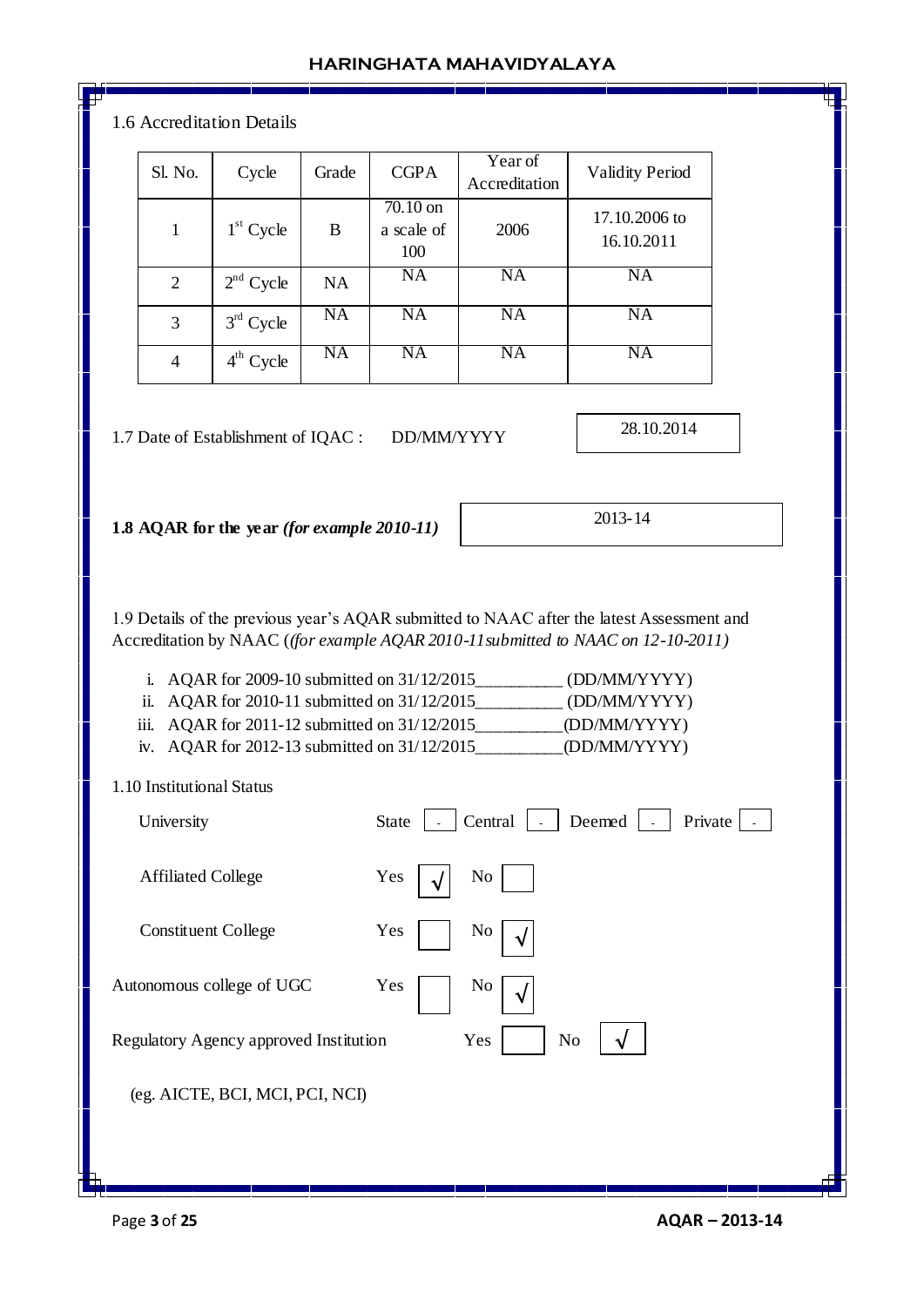| Type of Institution<br>Co-education<br>Men<br>Women<br>Urban                                                                                          |
|-------------------------------------------------------------------------------------------------------------------------------------------------------|
| Rural<br>Tribal<br><b>Financial Status</b><br>UGC 2(f)<br><b>UGC 12B</b><br>Grant-in-aid<br>Grant-in-aid $+$ Self Financing<br>Totally Self-financing |
| 1.11 Type of Faculty/Programme<br>Commerce<br>Science<br>PEI (Phys Edu)<br>Law<br>Arts<br>$\sqrt{ }$                                                  |
| TEI (Edu)<br>Engineering<br>Health Science<br>Management                                                                                              |
| Study Centre of Open and Distance Learning under University<br>Others (Specify)<br>of Kalyani                                                         |
| University of Kalyani<br>1.12 Name of the Affiliating University (for the Colleges)                                                                   |
| 1.13 Special status conferred by Central/ State Government-- UGC/CSIR/DST/DBT/ICMR etc                                                                |
| Autonomy by State/Central Govt. / University<br>NO                                                                                                    |
| NA<br><b>UGC-CPE</b><br>University with Potential for Excellence<br>NA                                                                                |
| NA<br>NA<br>UGC-CE<br><b>DST Star Scheme</b>                                                                                                          |
| NA<br>NA<br><b>DST-FIST</b><br><b>UGC-Special Assistance Programme</b>                                                                                |
| NA<br>NA<br>Any other (Specify)<br><b>UGC-Innovative PG programmes</b>                                                                                |
| NA<br><b>UGC-COP Programmes</b>                                                                                                                       |
|                                                                                                                                                       |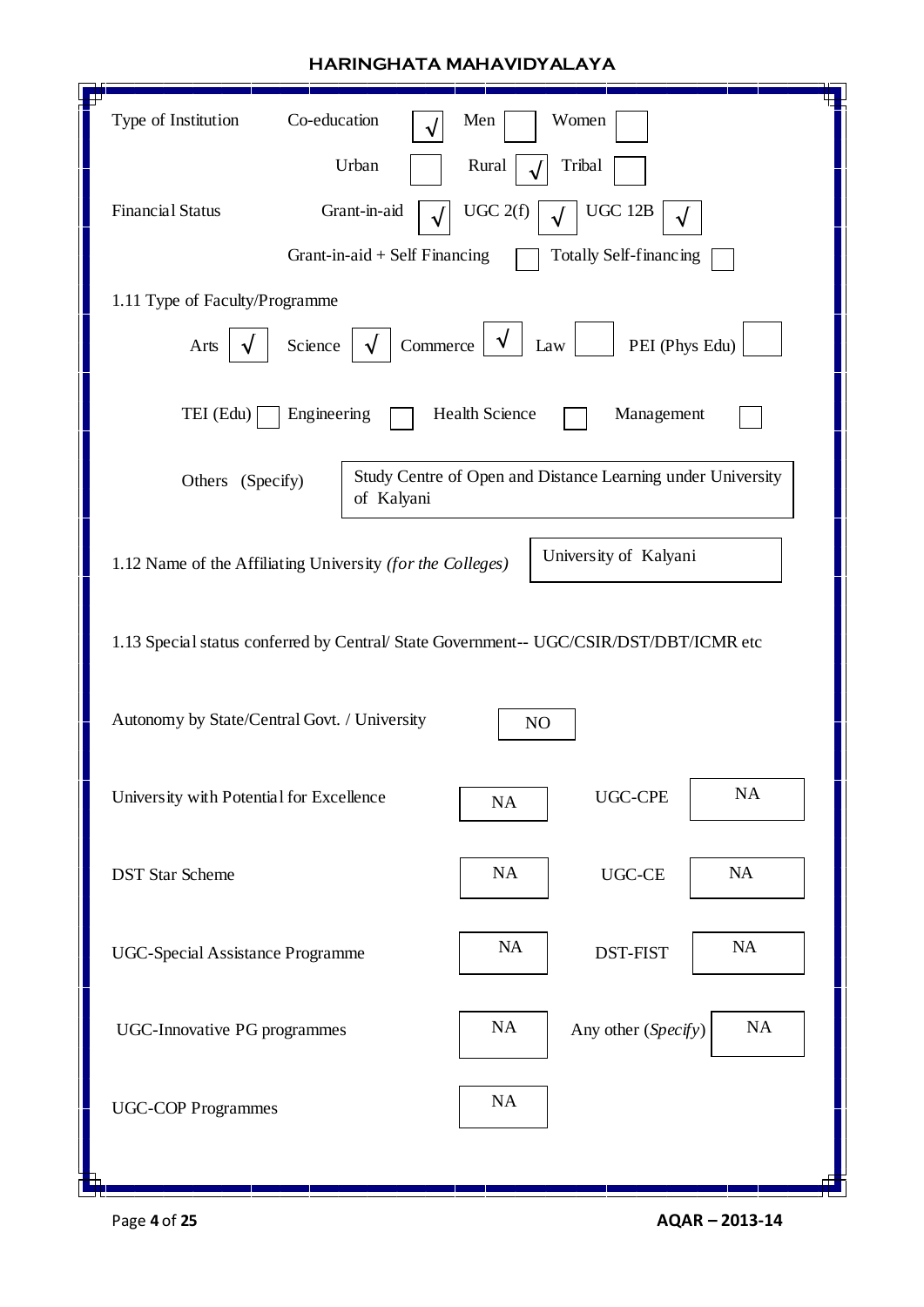| 2. IQAC Composition and Activities                                                                                                                |                                     |
|---------------------------------------------------------------------------------------------------------------------------------------------------|-------------------------------------|
| 2.1 No. of Teachers                                                                                                                               | 06                                  |
| 2.2 No. of Administrative/Technical staff                                                                                                         | 09                                  |
| 2.3 No. of students                                                                                                                               | <b>Nil</b>                          |
| 2.4 No. of Management representatives                                                                                                             | 01                                  |
| 2.5 No. of Alumni                                                                                                                                 | <b>Nil</b>                          |
| 2. 6 No. of any other stakeholder and                                                                                                             | 02                                  |
| community representatives                                                                                                                         |                                     |
| 2.7 No. of Employers/ Industrialists                                                                                                              | <b>Nil</b>                          |
| 2.8 No. of other External Experts                                                                                                                 | Nil                                 |
| 2.9 Total No. of members                                                                                                                          | 18                                  |
| 2.10 No. of IQAC meetings held                                                                                                                    |                                     |
| 2.11 No. of meetings with various stakeholders:                                                                                                   | Nil<br>No.<br>Faculty<br><b>Nil</b> |
| Non-Teaching Staff Students<br>Nil                                                                                                                | Alumni<br>Others<br>Nil<br>Nil      |
| 2.12 Has IQAC received any funding from UGC during the year?<br>If yes, mention the amount<br>2.13Seminars and Conferences (only quality related) | Yes<br>No                           |
| (i) No. of Seminars/Conferences/Workshops/Symposia organized by the IQAC                                                                          |                                     |
| Total Nos.<br>International<br>National                                                                                                           | <b>Institution Level</b><br>State   |
| (ii) Themes                                                                                                                                       |                                     |
|                                                                                                                                                   |                                     |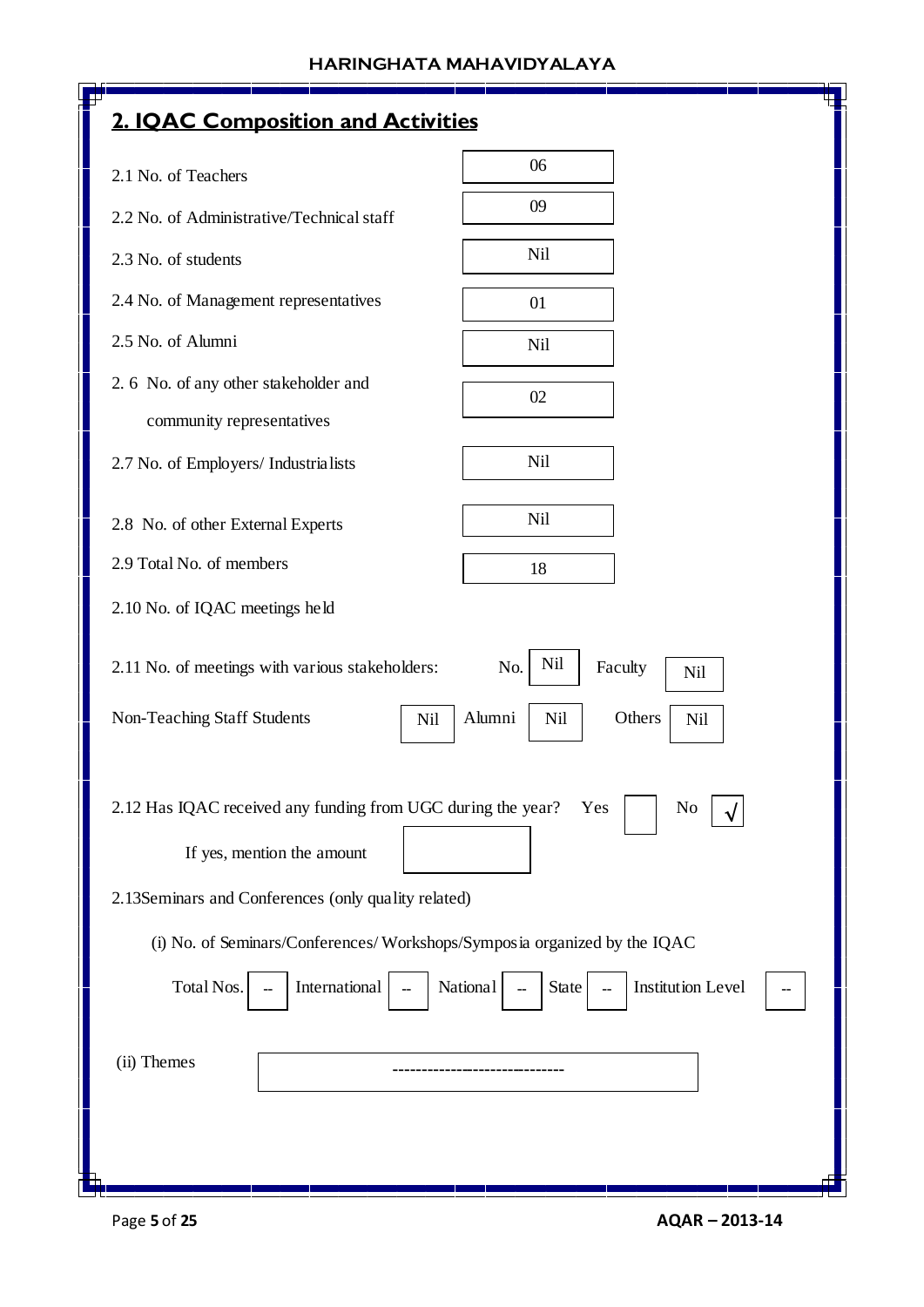2.14 Significant Activities and contributions made by IQAC

Since IQAC was not in existence, Plan of Action was mainly decided by the Governing Body of the College.

### 2.15 Plan of Action by IQAC/Outcome

 The plan of action chalked out by the IQAC in the beginning of the year towards quality enhancement and the outcome achieved by the end of the year \*

| Plan of Action                        | Achievements                                                                                                                                                                   |  |  |  |  |
|---------------------------------------|--------------------------------------------------------------------------------------------------------------------------------------------------------------------------------|--|--|--|--|
| <b>Admission</b>                      | Based on Merit of Higher Secondary (+2 Level)<br>examination.                                                                                                                  |  |  |  |  |
| <b>Classes</b>                        | Classes were conducted as per the Teaching<br>Plan and University Guidelines. Few Tutorial<br>Classes were also conducted as per the need and<br>requirements of the students. |  |  |  |  |
| <b>Examination</b>                    | Test examinations were conducted.                                                                                                                                              |  |  |  |  |
| <b>College Magazine</b>               | College Magazine "Ayan" was published in<br>collaboration with students and teachers                                                                                           |  |  |  |  |
| <b>NSS Programme</b>                  | A number of programmes were conducted as a<br>measure of extra-curricular and outreach<br>activities.                                                                          |  |  |  |  |
| <b>Sports and Cultural Activities</b> | Annual sports, cultural programme, freshers'<br>welcome also took place.                                                                                                       |  |  |  |  |

**Note:** Since IQAC was not in existence, Plan of Action was mainly initiated under the guidance and supervision of the head of the institution supported by teaching, non-teaching staffs and students.

 *\* Attach the Academic Calendar of the year as Annexure.(Academic Calendar: Annexure-I)*

2.15 Whether the AQAR was placed in statutory body

**√**

| Yes |  | N <sub>o</sub> |
|-----|--|----------------|
|     |  |                |

Management  $\forall$  Syndicate  $\forall$  Any other body

Provide the details of the action taken

AQAR was placed before the Governing Body of the college and its approval was received in the GB Meeting dated 21.12.2015.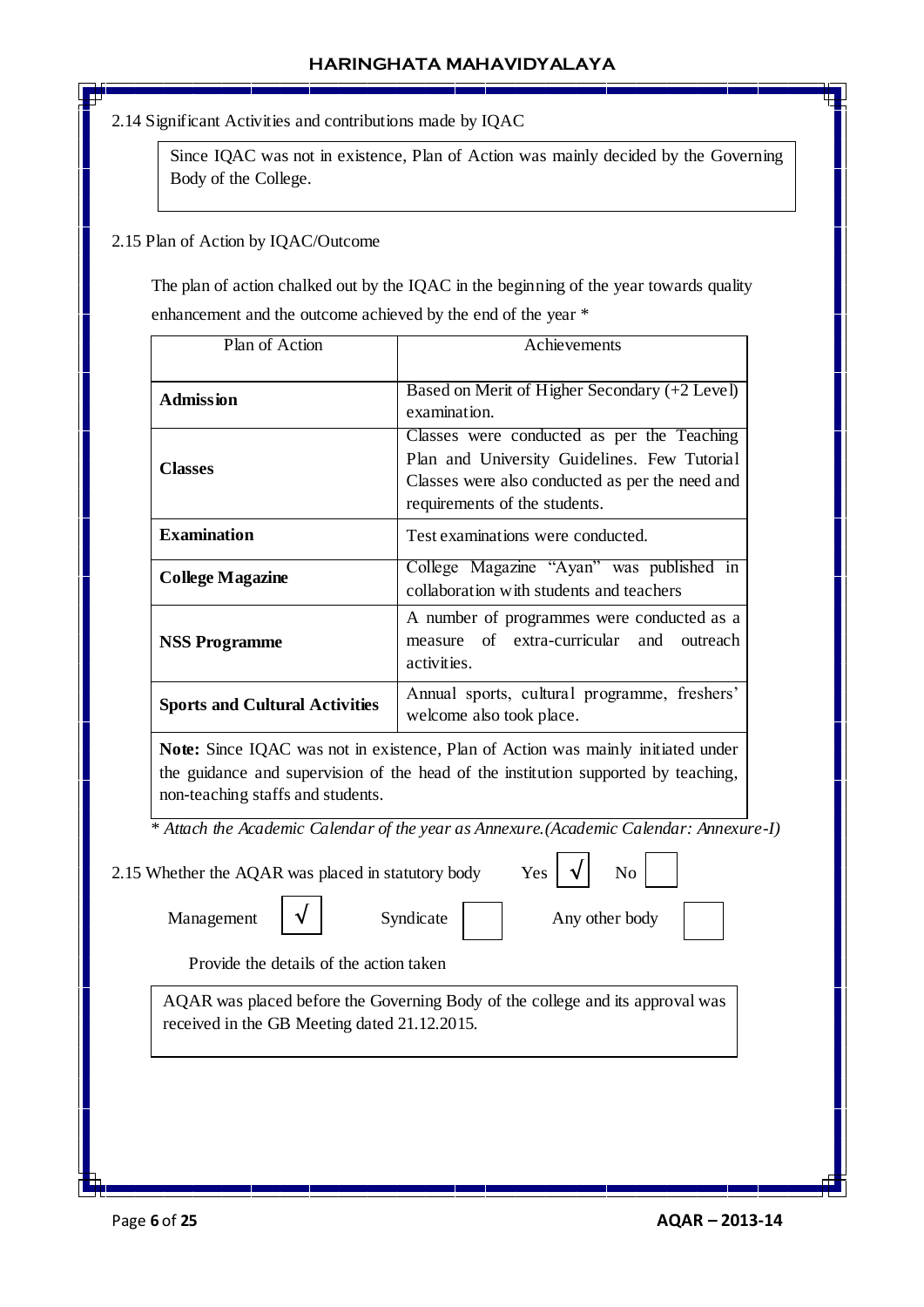## Part – B

# **Criterion – I**

# **1. Curricular Aspects**

1.1 Details about Academic Programmes

| Level of the<br>Programme | Number of<br>existing<br>Programmes | Number of<br>programmes added<br>during the year | Number of<br>self-financing<br>programmes | Number of value<br>added / Career<br>Oriented<br>programmes |
|---------------------------|-------------------------------------|--------------------------------------------------|-------------------------------------------|-------------------------------------------------------------|
| PhD                       |                                     |                                                  |                                           |                                                             |
| PG                        |                                     | --                                               | --                                        |                                                             |
| <b>UG</b>                 | $\overline{08}$                     | --                                               | --                                        |                                                             |
| PG Diploma                |                                     |                                                  |                                           |                                                             |
| <b>Advanced Diploma</b>   |                                     |                                                  |                                           |                                                             |
| Diploma                   |                                     |                                                  |                                           |                                                             |
| Certificate               |                                     | --                                               | --                                        |                                                             |
| Others (ODL)              | 04                                  |                                                  |                                           |                                                             |
| <b>Total</b>              | 12                                  |                                                  |                                           |                                                             |
| Interdisciplinary         |                                     |                                                  |                                           |                                                             |
| Innovative                |                                     |                                                  |                                           |                                                             |

1.2 (i) Flexibility of the Curriculum: CBCS/Core/Elective option / Open options (ii) Pattern of programmes:

| Pattern   | Number of programmes |
|-----------|----------------------|
| Semester  |                      |
| Trimester |                      |
| Annual    |                      |

1.3 Feedback from stakeholders\*Alumni  $\vert$   $\vert$  Parents  $\vert$   $\vert$   $\vert$  Employers  $\vert$   $\vert$   $\vert$  Students  *(On all aspects)* Employers

Mode of feedback  $\therefore$  Online  $\vert -\vert$  Manual  $\vert -\vert$  Co-operating schools (for PEI)  $\vert -\vert$ 

*\*Please provide an analysis of the feedback in the Annexure*

1.4 Whether there is any revision/update of regulation or syllabi, if yes, mention their salient aspects.

For the college being affiliated to University of Kalyani, there is no scope to revise the syllabus independently.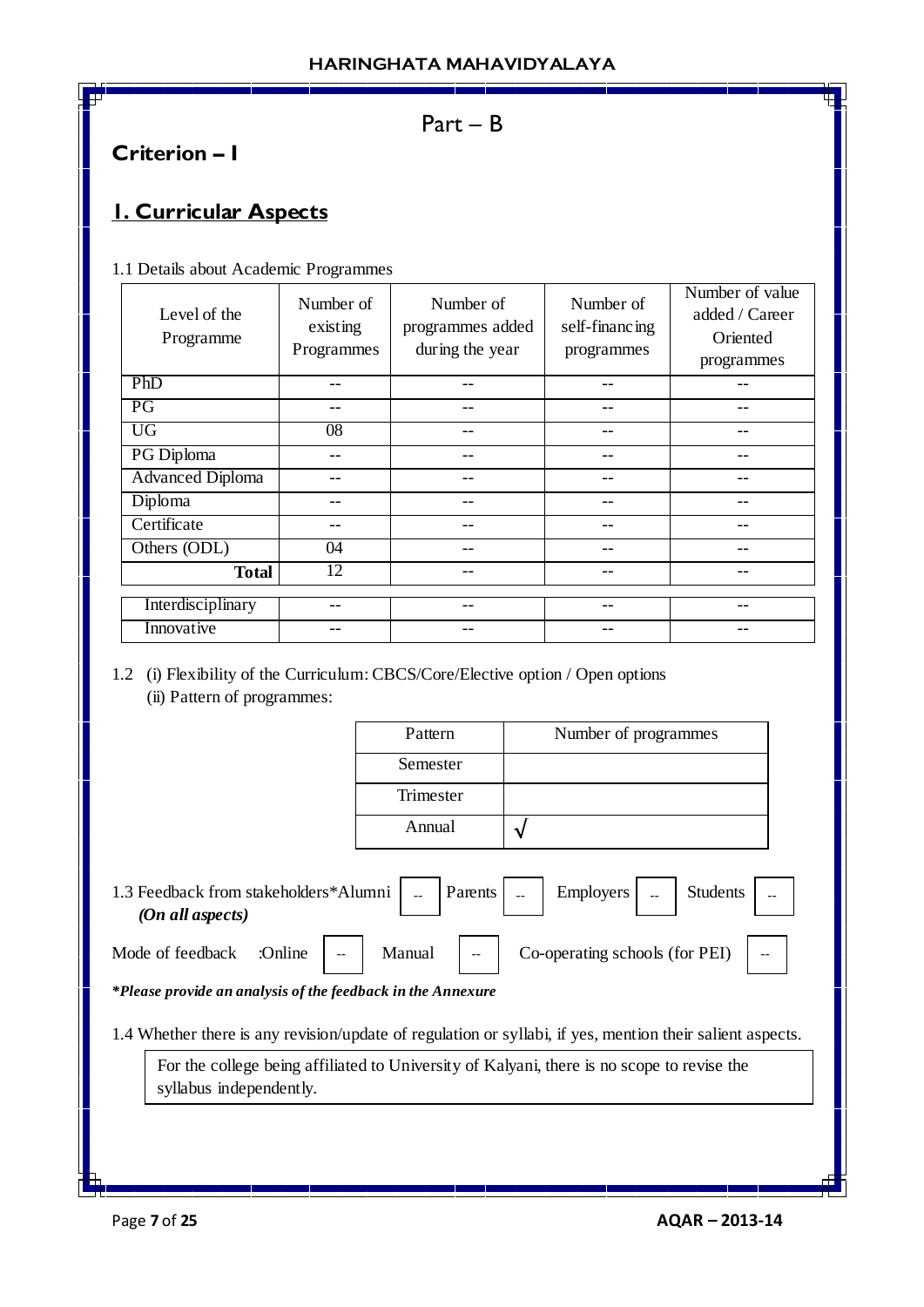1.5 Any new Department/Centre introduced during the year. If yes, give details.

No

# **Criterion – II**

# **2. Teaching, Learning and Evaluation**

2.1 Total No. of permanent faculty

| Total | Asst. Professors   Associate Professors | Professors/<br><b>Principal</b> | Others |
|-------|-----------------------------------------|---------------------------------|--------|
|       |                                         |                                 |        |

5

\* Govt. appointed Permanent Part Time Teacher (PTT)

2.2 No. of permanent faculty with Ph.D.

2.3 No. of Faculty Positions Recruited (R) and Vacant (V) during the year

|   | Asst.<br>Professors | Associate<br>Professors |  |    | Professors | Others |    | Total |  |
|---|---------------------|-------------------------|--|----|------------|--------|----|-------|--|
|   |                     |                         |  |    |            |        |    |       |  |
| - |                     |                         |  | NA | NA         |        | 1# |       |  |

# The permanent post of Principal falls vacant on and from 1<sup>st</sup> April, 2013 due to retirement.

2.4 No. of Guest and Visiting faculty and Temporary faculty

|--|--|--|--|--|

2.5 Faculty participation in conferences and symposia:

| No. of Faculty                     | <b>International</b><br>level | National level | State level |
|------------------------------------|-------------------------------|----------------|-------------|
| <b>Attended Seminars/Workshops</b> |                               |                |             |
| Presented papers                   |                               |                |             |
| <b>Resource Persons</b>            |                               |                |             |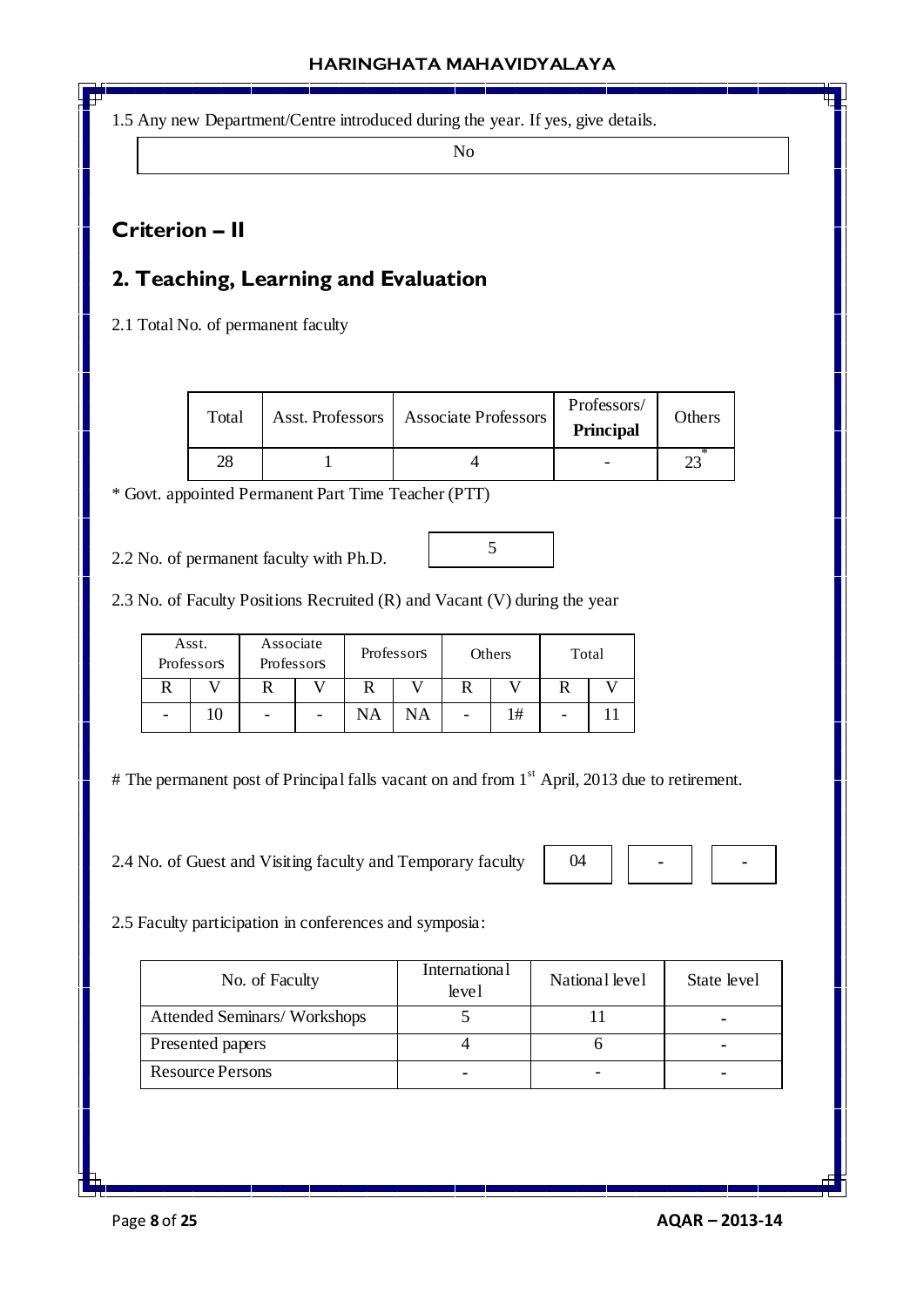

Page **9** of **25 AQAR – 2013-14**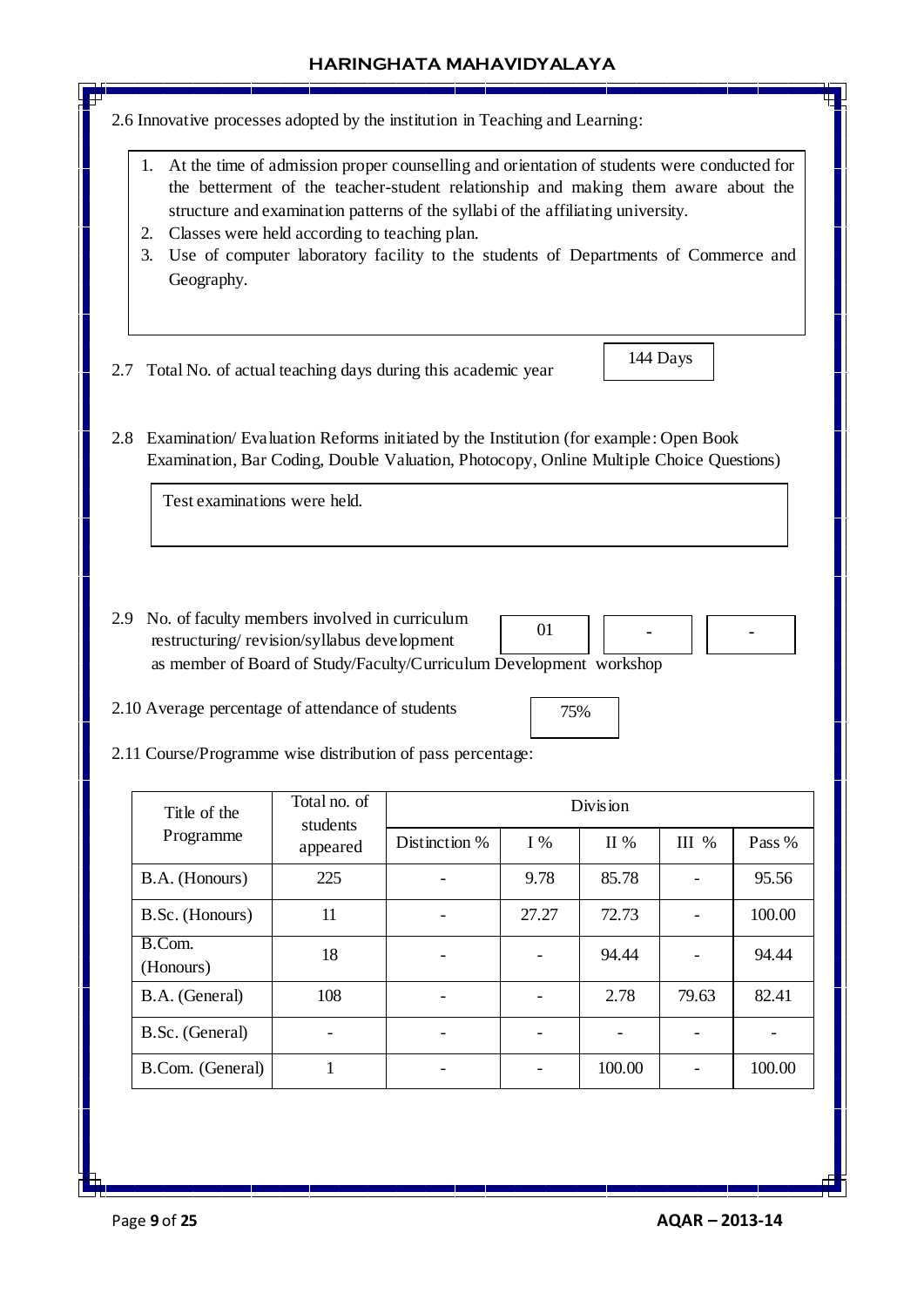2.12 How does IQAC Contribute/Monitor/Evaluate the Teaching & Learning processes:

Progress of academic and extra-curricular activities was coordinated by the head of the institution with the help of respective departmental heads and other sub-committees formed in this respect.

### 2.13 Initiatives undertaken towards faculty development

| Faculty / Staff Development Programmes         | Number of faculty<br>benefitted |
|------------------------------------------------|---------------------------------|
| Refresher courses                              |                                 |
| UGC – Faculty Improvement Programme            |                                 |
| HRD programmes                                 |                                 |
| Orientation programmes                         |                                 |
| Faculty exchange programme                     |                                 |
| Staff training conducted by the university     |                                 |
| Staff training conducted by other institutions |                                 |
| Summer / Winter schools, Workshops, etc.       |                                 |
| Others                                         |                                 |

## 2.14 Details of Administrative and Technical staff

| Category                    | Number of<br>Permanent<br>Employees | Number of<br>Vacant<br>Positions | Number of<br>permanent<br>positions filled<br>during the Year | Number of<br>positions filled<br>temporarily |
|-----------------------------|-------------------------------------|----------------------------------|---------------------------------------------------------------|----------------------------------------------|
| <b>Administrative Staff</b> | 15                                  |                                  | Nil                                                           | 8                                            |
| <b>Technical Staff</b>      | 3                                   | Nil                              | Nil                                                           | Nil                                          |

# **Criterion – III**

# **3. Research, Consultancy and Extension**

3.1 Initiatives of the IQAC in Sensitizing/Promoting Research Climate in the institution

- Teaching faculties were encouraged by the management to undergo different workshops and seminars.
- One teacher was involved in conducting minor research project funded by UGC.
- Some of the faculties were motivated to pursue different university level research activities and courses like M. Phil and Ph.D.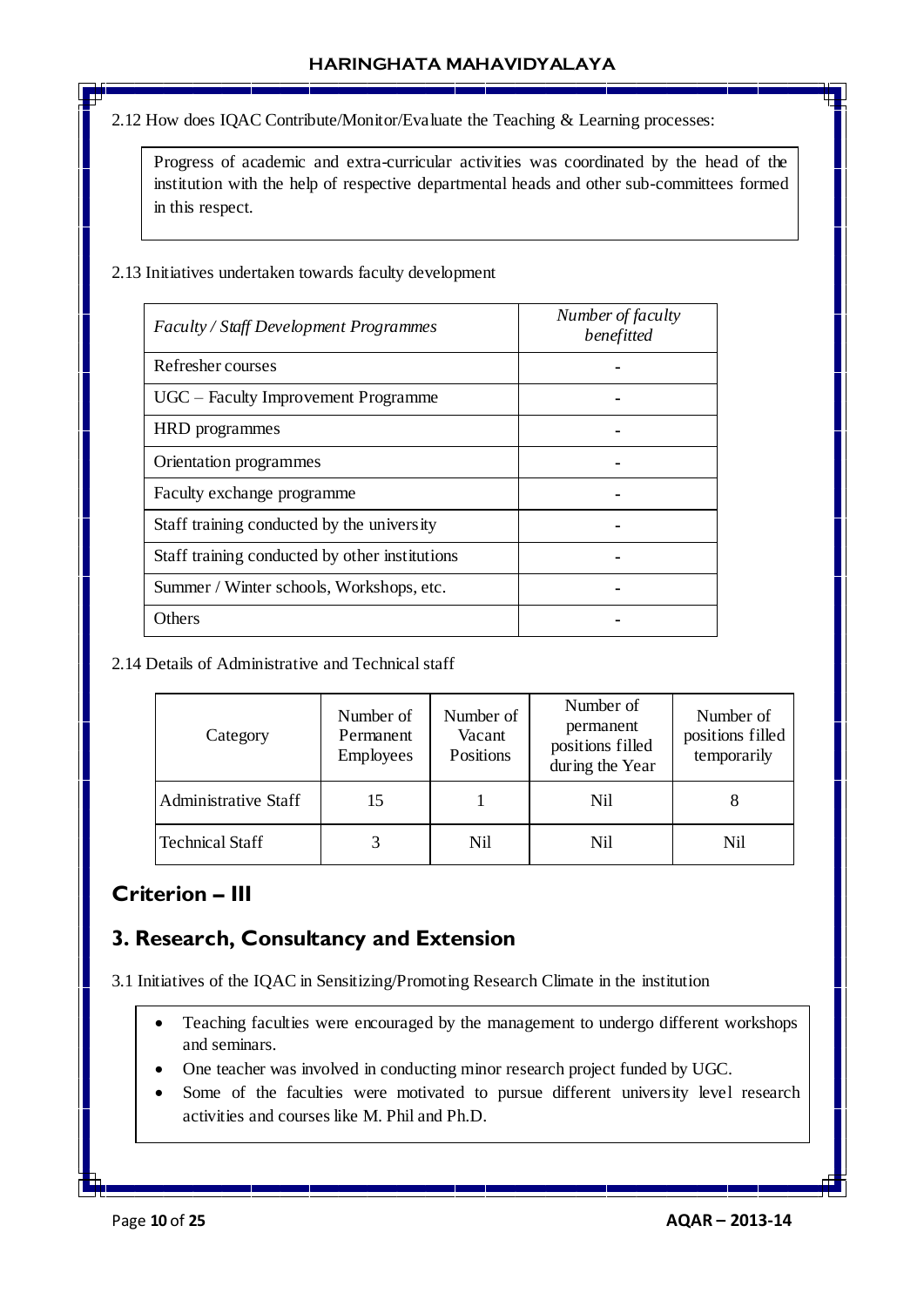## 3.2 Details regarding major projects

|                     | Completed | Ongomg | Sanctioned | Submitted |
|---------------------|-----------|--------|------------|-----------|
| Number              |           |        |            |           |
| Outlay in Rs. Lakhs |           | -      |            |           |

## 3.3 Details regarding minor projects

|                     | Completed      | <b>Ongoing</b> | Sanctioned  | Submitted |
|---------------------|----------------|----------------|-------------|-----------|
| Number              |                |                |             |           |
| Outlay in Rs. Lakhs | $\blacksquare$ |                | ₹ $0.61500$ | -         |

The project of Dr. Shishir Kumar Biswas was sanctioned during 2012-13, the work still goes on.

#### 3.4 Details on research publications

|                          | International | <b>National</b> | Others (State) |
|--------------------------|---------------|-----------------|----------------|
| Peer Review Journals     |               |                 |                |
| Non-Peer Review Journals |               |                 |                |
| e-Journals               | -             |                 |                |
| Conference proceedings   |               |                 |                |

3.5 Details on Impact factor of publications:

**-**

| ì<br>×. |
|---------|
|         |

- Range | **-** | Average | **-** | h-index | **-** | Nos. in SCOPUS | **-**
	-

3.6 Research funds sanctioned and received from various funding agencies, industry and other organisations

| Nature of the Project                                                   | Duration<br>Year | Name of the<br>funding Agency | Total grant<br>sanctioned | Received |
|-------------------------------------------------------------------------|------------------|-------------------------------|---------------------------|----------|
| Major projects                                                          |                  |                               |                           |          |
| <b>Minor Projects</b>                                                   |                  |                               |                           |          |
| <b>Interdisciplinary Projects</b>                                       |                  |                               |                           |          |
| Industry sponsored                                                      |                  |                               |                           |          |
| Projects sponsored by the<br>University/College                         |                  |                               |                           |          |
| Students research projects<br>(other than compulsory by the University) |                  |                               |                           |          |
| Any other (Specify)                                                     |                  |                               |                           |          |
| Total                                                                   |                  |                               |                           |          |

5

3.7 No. of books published i) With ISBN No.  $\blacksquare$ 

**Chapters in Edited Books** | 1

ii) Without ISBN No.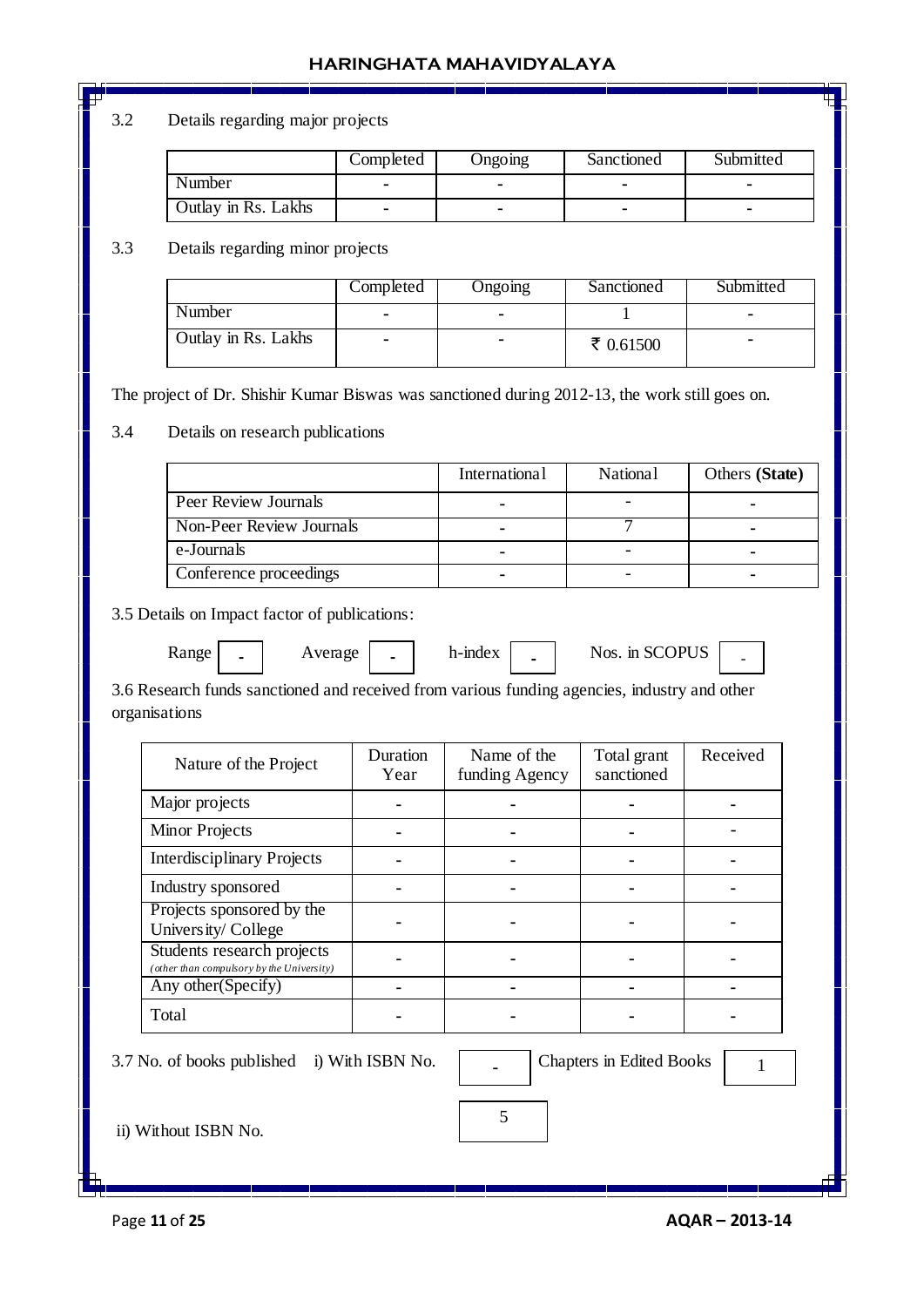|                                                           | 3.8 No. of University Departments receiving funds from                                 |               |                   |                |                                                     |                               |                               |
|-----------------------------------------------------------|----------------------------------------------------------------------------------------|---------------|-------------------|----------------|-----------------------------------------------------|-------------------------------|-------------------------------|
|                                                           |                                                                                        | UGC-SAP       | NA                | CAS            | $\rm NA$                                            |                               | $\rm NA$<br><b>DST-FIST</b>   |
|                                                           |                                                                                        | $\rm NA$      |                   |                |                                                     | <b>DBT</b> Scheme/funds<br>NA |                               |
|                                                           | 3.9 For colleges<br><b>CPE</b><br><b>DBT</b> Star Scheme<br>Autonomy<br>NA<br>NA<br>NA |               |                   |                |                                                     |                               |                               |
|                                                           | <b>INSPIRE</b><br><b>CE</b><br>Any Other (specify)<br>NA<br>NA<br><b>NA</b>            |               |                   |                |                                                     |                               |                               |
|                                                           | 3.10 Revenue generated through consultancy<br>$\rm NA$                                 |               |                   |                |                                                     |                               |                               |
|                                                           | 3.11 No. of conferences organized by the Institution                                   |               |                   |                |                                                     |                               |                               |
|                                                           | Level                                                                                  | International | National          | <b>State</b>   | University                                          | College                       |                               |
|                                                           | Number                                                                                 |               |                   |                |                                                     |                               |                               |
|                                                           | Sponsoring<br>agencies                                                                 |               |                   |                |                                                     |                               |                               |
|                                                           | 3.12 No. of faculty served as experts, chairpersons or resource persons                |               |                   |                |                                                     | $\blacksquare$                |                               |
|                                                           | 3.13 No. of collaborations<br>International<br>National<br>Any other                   |               |                   |                |                                                     |                               |                               |
|                                                           | 3.14 No. of linkages created during this year                                          |               |                   |                |                                                     |                               |                               |
| 3.15 Total budget for research for current year in lakhs: |                                                                                        |               |                   |                |                                                     |                               |                               |
|                                                           | From Funding agency<br>From Management of University/College<br>NA<br>NA               |               |                   |                |                                                     |                               |                               |
| Total                                                     |                                                                                        | $\rm NA$      |                   |                |                                                     |                               |                               |
|                                                           | 3.16 No. of patents received this year                                                 |               |                   |                |                                                     |                               |                               |
|                                                           |                                                                                        |               |                   | Type of Patent | Applied                                             |                               | Number                        |
|                                                           |                                                                                        |               | National          |                | Granted                                             |                               | ۰                             |
|                                                           |                                                                                        |               |                   | International  | Applied<br>Granted                                  |                               | ۰<br>$\overline{\phantom{0}}$ |
|                                                           | Applied<br>$\overline{\phantom{0}}$<br>Commercialised                                  |               |                   |                |                                                     |                               |                               |
|                                                           | 3.17 No. of research awards/recognitions<br>Of the institute in the year               |               |                   |                | Granted<br>received by faculty and research fellows |                               |                               |
|                                                           | Total                                                                                  | International | State<br>National | University     | Dist                                                | College                       |                               |
|                                                           |                                                                                        |               |                   |                | ۰                                                   |                               |                               |
| Ь                                                         |                                                                                        |               |                   |                |                                                     |                               |                               |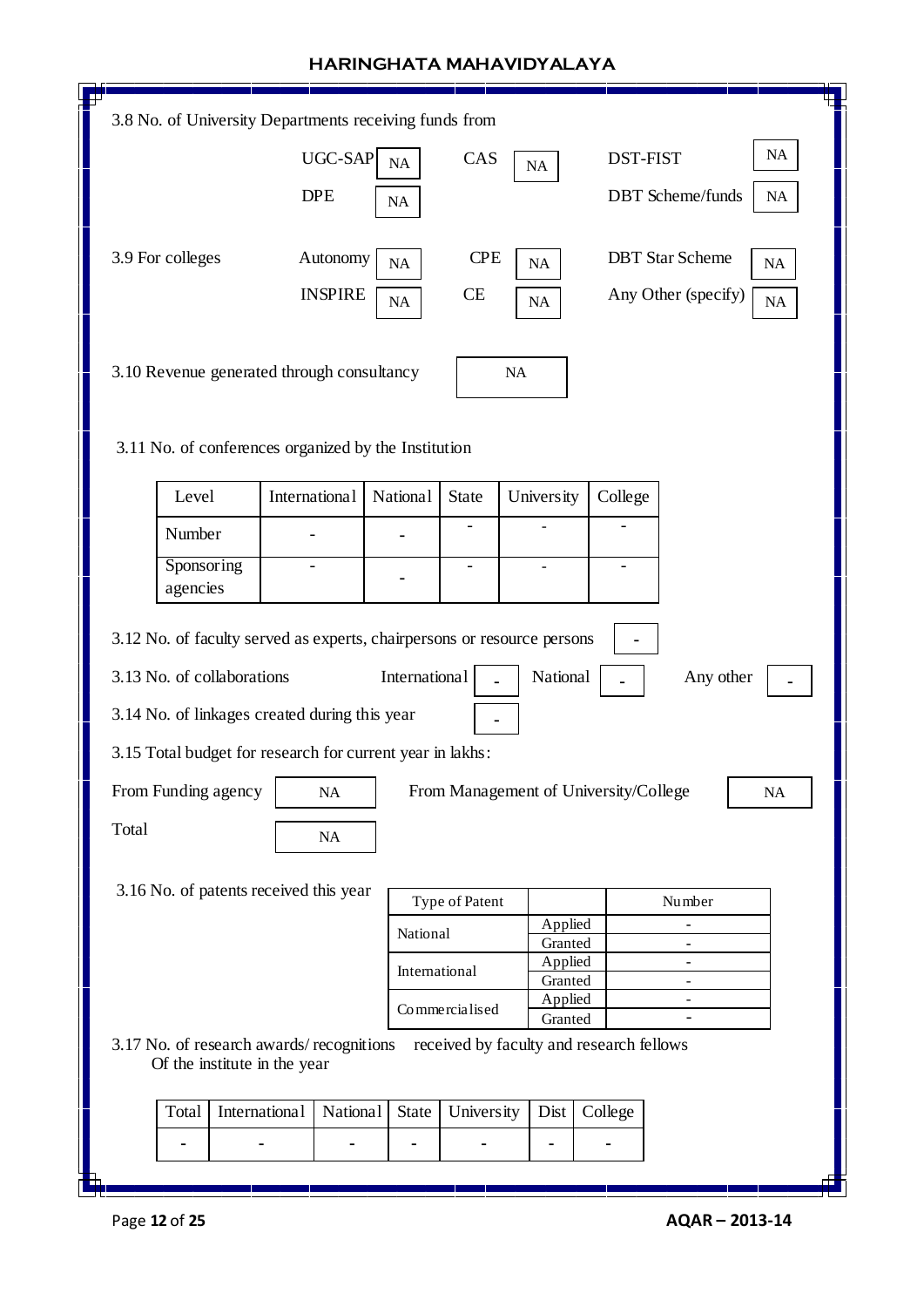| 3.18 No. of faculty from the Institution<br><b>NA</b><br>who are Ph. D. Guides<br>and students registered under them<br><b>NA</b><br>3.19 No. of Ph.D. awarded by faculty from the Institution |
|------------------------------------------------------------------------------------------------------------------------------------------------------------------------------------------------|
| <b>NA</b>                                                                                                                                                                                      |
| 3.20 No. of Research scholars receiving the Fellowships (Newly enrolled + existing ones)                                                                                                       |
| <b>JRF</b><br><b>SRF</b><br><b>Project Fellows</b><br>Any other<br>$\rm NA$<br>NA<br><b>NA</b><br><b>NA</b>                                                                                    |
| 3.21 No. of students Participated in NSS events:                                                                                                                                               |
| 400<br>State level<br>University level                                                                                                                                                         |
| National level<br>International level<br>1#                                                                                                                                                    |
| # One candidate selected for undergoing Pre Republic Day (PRD) Camp.                                                                                                                           |
| 3.22 No. of students participated in NCC events:                                                                                                                                               |
| State level<br>University level<br>NA                                                                                                                                                          |
| <b>NA</b>                                                                                                                                                                                      |
| International level<br>National level<br>NA<br>NA                                                                                                                                              |
|                                                                                                                                                                                                |
| 3.23 No. of Awards won in NSS:                                                                                                                                                                 |
| State level<br>University level                                                                                                                                                                |
| National level<br>International level                                                                                                                                                          |
|                                                                                                                                                                                                |
| 3.24 No. of Awards won in NCC:                                                                                                                                                                 |
| <b>NA</b><br>NA<br>State level<br>University level                                                                                                                                             |
| National level<br>International level<br>NA<br><b>NA</b>                                                                                                                                       |
| 3.25 No. of Extension activities organized                                                                                                                                                     |
| University forum<br>College forum<br>1#                                                                                                                                                        |
| <b>NCC</b><br><b>NSS</b><br>Any other<br>16                                                                                                                                                    |
| # Inter college football tournament under the University of Kalyani from 24.03. 2014 to 26.03.2014                                                                                             |
|                                                                                                                                                                                                |
|                                                                                                                                                                                                |
|                                                                                                                                                                                                |
|                                                                                                                                                                                                |

 $\overline{\phantom{a}}$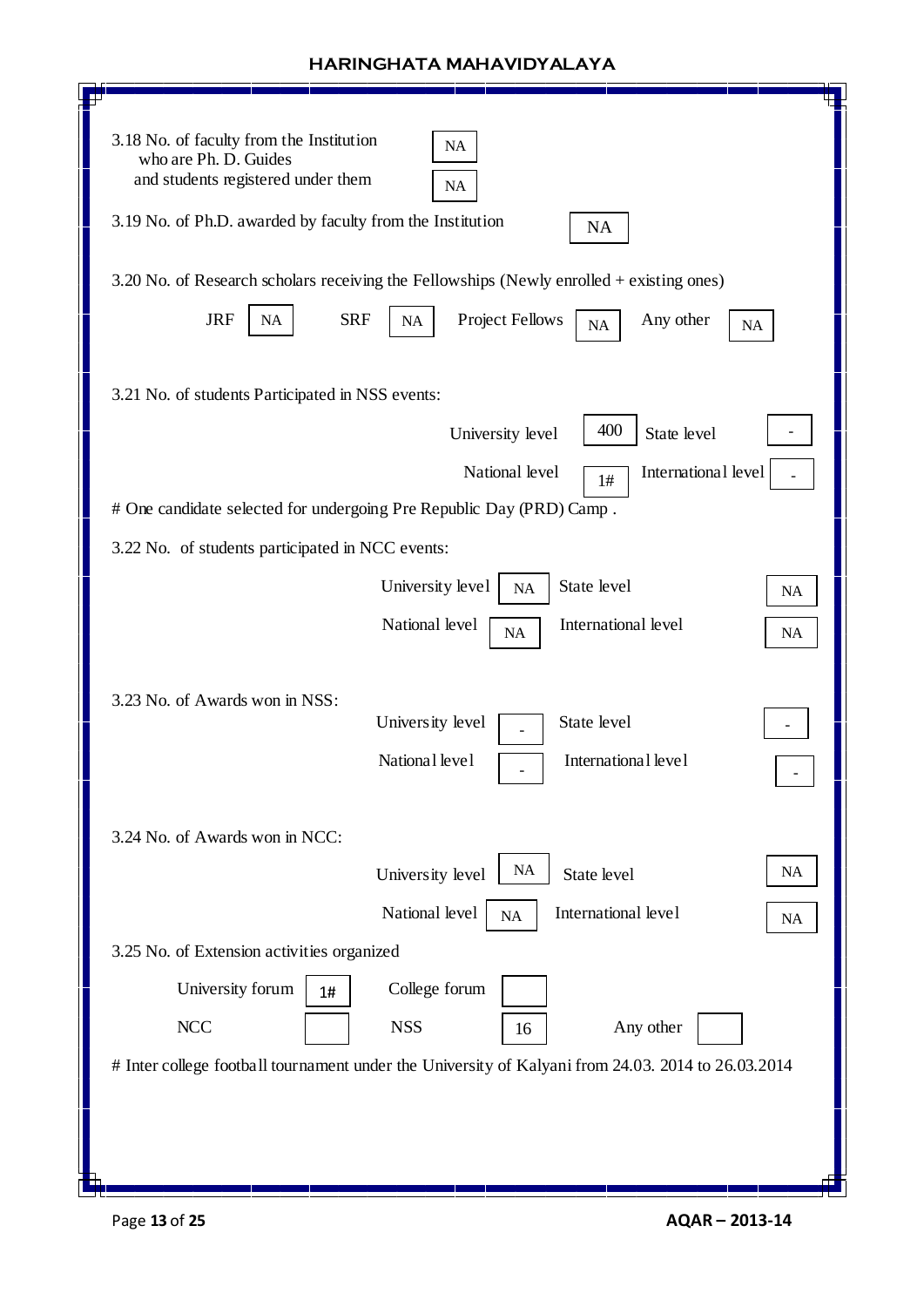3.26 Major Activities during the year in the sphere of extension activities and Institutional Social Responsibility

- A residential Special NSS Camp was also organised during the year. The participants kept a close touch with the members of local community and adopted villages and made them aware about different burning social issues like increasing rate of Indian population, AIDS/ HIV, protection and prevention of human trafficking, arsenic problems in the near about areas, drinking and gambling, importance of cleanliness and rural hygiene etc.
- The NSS college units organised some programmes (like Environment Day, Banomohatsav Week, National Integration Day, Children's Day, World AIDS Day, National Youth Day, Traffic and Discipline during festival session and local annual fair etc.) as extension activities in local community and adopted villages, besides observing Independence Day, Teachers Day, NSS Day, Gandhi Jayanti, Republic Day etc in the college campus.

# **Criterion – IV**

# **4. Infrastructure and Learning Resources**

| Facilities                                                                           | Existing | Newly created | Source of<br>Fund | Total |
|--------------------------------------------------------------------------------------|----------|---------------|-------------------|-------|
| Campus area (Acres)                                                                  | 2.45     |               |                   |       |
| Class rooms                                                                          | 31       |               |                   | 31    |
| Laboratories                                                                         | 02       |               |                   | 02    |
| Seminar Halls                                                                        |          |               |                   |       |
| No. of important equipments purchased<br>$(\geq 1$ -0 lakh) during the current year. |          |               |                   |       |
| Value of the equipment purchased<br>during the year (Rs. in Lakhs)                   | 39.44    | 4.55          | <b>UGC</b>        | 43.99 |
| Others                                                                               |          |               |                   |       |

4.1 Details of increase in infrastructure facilities:

4.2 Computerization of administration and library

Administration and library works were fully computerized.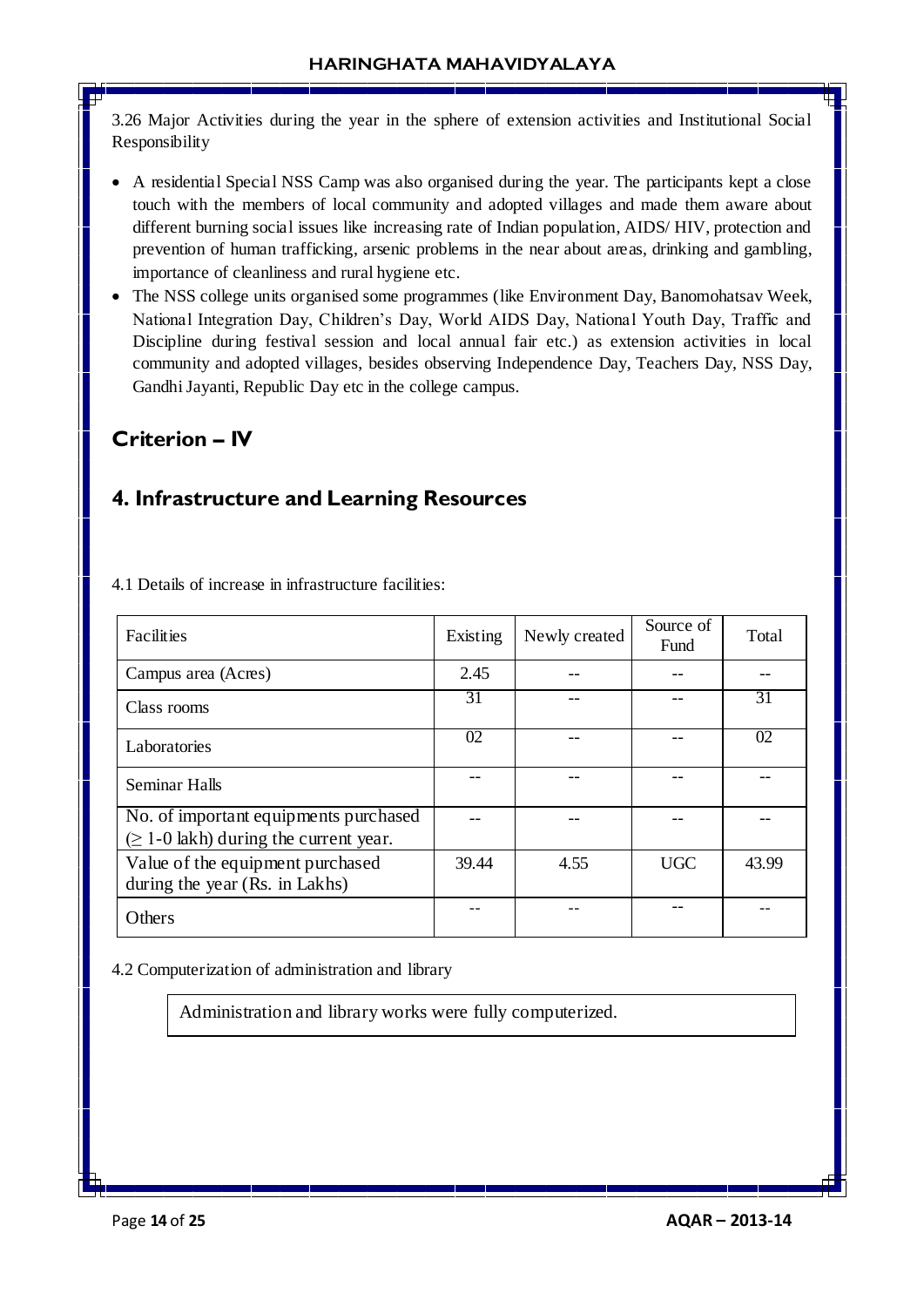## 4.3 Library services:

|                   | Existing |                          |     | Newly added  | Total |           |  |
|-------------------|----------|--------------------------|-----|--------------|-------|-----------|--|
|                   | No.      | Value<br>(3)             | No. | Value<br>(3) | No.   | Value (₹) |  |
| <b>Text Books</b> | 6,633    | 7,20,310                 | 366 | 62,919       | 6,999 | 7,83,229  |  |
| Reference Books   | 4,398    | 5,39,397                 | 119 | 18,856       | 4,517 | 5,58,253  |  |
| e-Books           |          |                          |     |              |       |           |  |
| Journals          | 1,685    | 32,971                   | 254 | 4,812        | 1,939 | 37,783    |  |
| e-Journals        |          |                          |     |              |       |           |  |
| Digital Database  |          |                          |     |              |       |           |  |
| CD & Video        |          | $\overline{\phantom{a}}$ |     |              |       |           |  |
| Others (specify)  |          |                          |     |              |       |           |  |

#### 4.4 Technology up gradation (overall)

|          | Total<br>Computers | Computer<br>Labs | Internet | <b>Browsing</b><br>Centres | Computer<br>Centres | Office | Depart<br>-ments | Others |
|----------|--------------------|------------------|----------|----------------------------|---------------------|--------|------------------|--------|
| Existing | 60                 | 27               | yes      | $- -$                      | $- -$               | 15     | 10               | 08     |
| Added    | 08                 |                  | $- -$    | 04                         | --                  |        | $- -$            | 04     |
| Total    | 68                 | 27               | $- -$    | 04                         | $- -$               | 15     | 10               | 12     |

4.5 Computer, Internet access, training to teachers and students and any other programme for technology

upgradation (Networking, e-Governance etc.)

No training programme for technology upgradation was organized.

4.6 Amount spent on maintenance in lakhs :

i) ICT

ii) Campus Infrastructure and facilities

iii) Equipments

iv) Others

| 0.12 |
|------|
| 1.93 |
| 0.82 |
| 0.42 |

3.29

**Total :** 

Page **15** of **25 AQAR – 2013-14**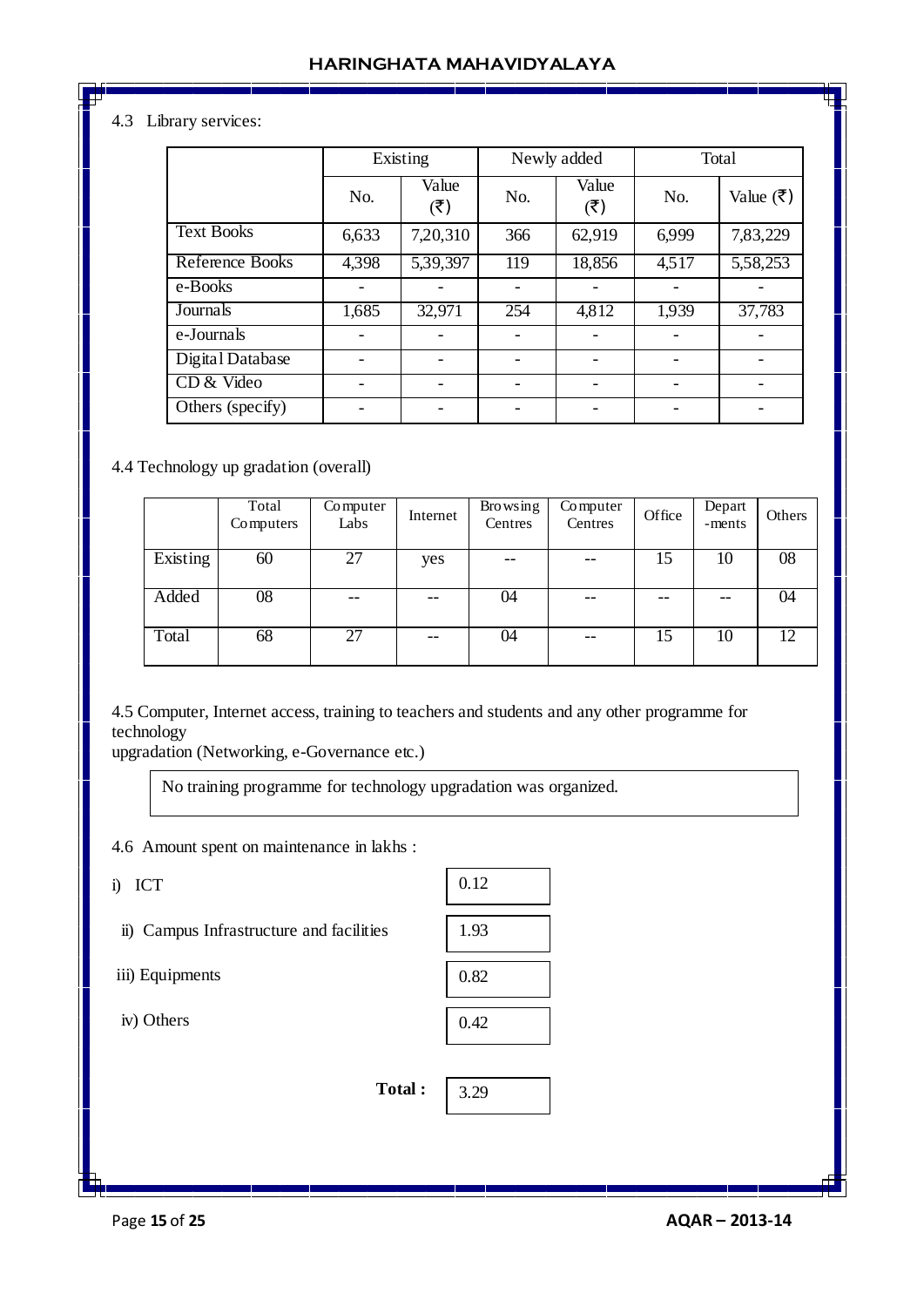# **Criterion – V**

# **5. Student Support and Progression**

5.1 Contribution of IQAC in enhancing awareness about Student Support Services

- Students were encouraged to apply for various scholarships and financial assistances available to them by the management and the teachers.
- Tutorial classes for the students were arranged.
- Students were also encouraged to take part in different extra-curricular and outreach activities.
- More and more girl students were encouraged to apply for the assistance schemes like "Kanyasree" launched by the Govt. of West Bengal.
- Students were encouraged to apply for Merit-cum-means Scholarship.

5.2 Efforts made by the institution for tracking the progression

 There was no institutional procedure for tracking the progression, but the teachers in their own effort kept records of the students' progression.

| 5.3 (a) Total Number of students  |           |                        |                      |                                       | <b>UG</b> | PG    |                        | Ph. D.            |               | Others    |     |                          |       |
|-----------------------------------|-----------|------------------------|----------------------|---------------------------------------|-----------|-------|------------------------|-------------------|---------------|-----------|-----|--------------------------|-------|
|                                   |           |                        |                      |                                       | 3,213     | N.A   |                        | N.A               |               | N.A       |     |                          |       |
|                                   |           |                        |                      | (b) No. of students outside the state |           |       | <b>NIL</b>             |                   |               |           |     |                          |       |
| (c) No. of international students |           |                        |                      |                                       |           |       | <b>NIL</b>             |                   |               |           |     |                          |       |
|                                   | Men       | N <sub>o</sub><br>1791 | %<br>55.74           | Women                                 |           |       | N <sub>o</sub><br>1422 |                   | $\%$<br>44.26 |           |     |                          |       |
|                                   |           |                        |                      | Last Year (2012-2013)                 |           |       |                        |                   |               |           |     | This Year (2013-2014)    |       |
| General                           | <b>SC</b> | <b>ST</b>              | OBC                  | Physically<br>Challenged              |           | Total |                        | General           | <b>SC</b>     | <b>ST</b> | OBC | Physically<br>Challenged | Total |
| 1622                              | 813       | 112                    | 190                  | 3                                     |           | 2740  |                        | 1900              | 993           | 103       | 217 |                          | 3213  |
|                                   |           |                        | Demand ratio: 1:1.87 |                                       |           |       |                        | Dropout %: 25.92% |               |           |     |                          |       |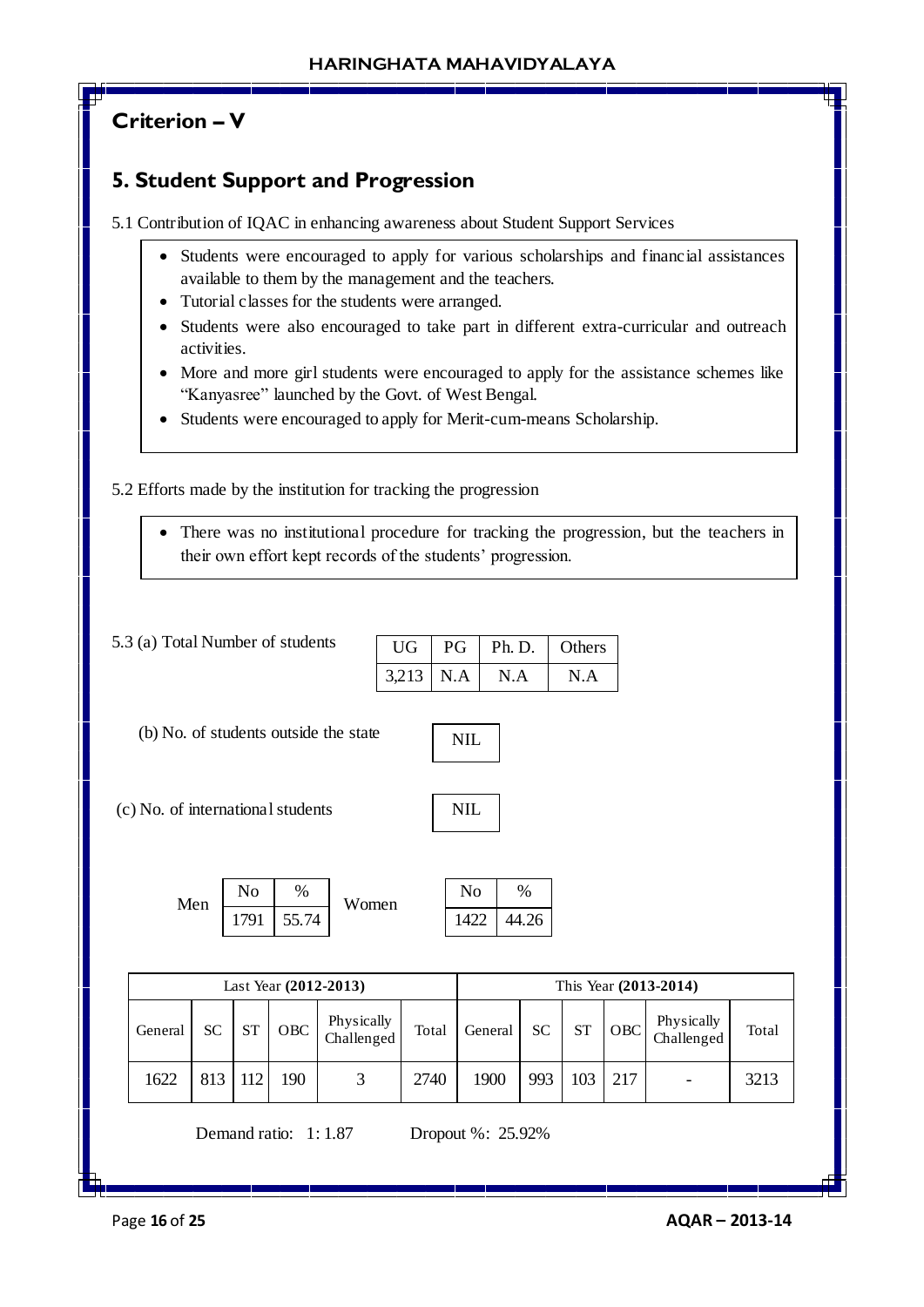|                                                               |                                    | N <sub>o</sub>                      |                           |
|---------------------------------------------------------------|------------------------------------|-------------------------------------|---------------------------|
| No. of students beneficiaries                                 |                                    | <b>NA</b>                           |                           |
| 5.5 No. of students qualified in these examinations           |                                    |                                     |                           |
| <b>NET</b><br>$\overline{4}$                                  | SET/SLET                           | <b>GATE</b>                         | <b>CAT</b>                |
| IAS/IPS etc                                                   | <b>State PSC</b>                   | <b>UPSC</b>                         | Others<br>13              |
| 5.6 Details of student counselling and career guidance        |                                    |                                     |                           |
|                                                               |                                    | N <sub>o</sub>                      |                           |
| No. of students benefitted<br>5.7 Details of campus placement |                                    |                                     |                           |
|                                                               | On campus                          |                                     | <b>Off Campus</b>         |
| Number of<br>Organizations                                    | Number of Students<br>Participated | Number of<br><b>Students Placed</b> | Number of Students Placed |
| Visited                                                       | NA                                 | NA                                  | <b>NA</b>                 |
| NA                                                            |                                    |                                     |                           |

<u> Tanzania di Bandari San Tanzania di Bandari San Tanzania di Bandari San Tanzania di Bandari San Tanzania di B</u>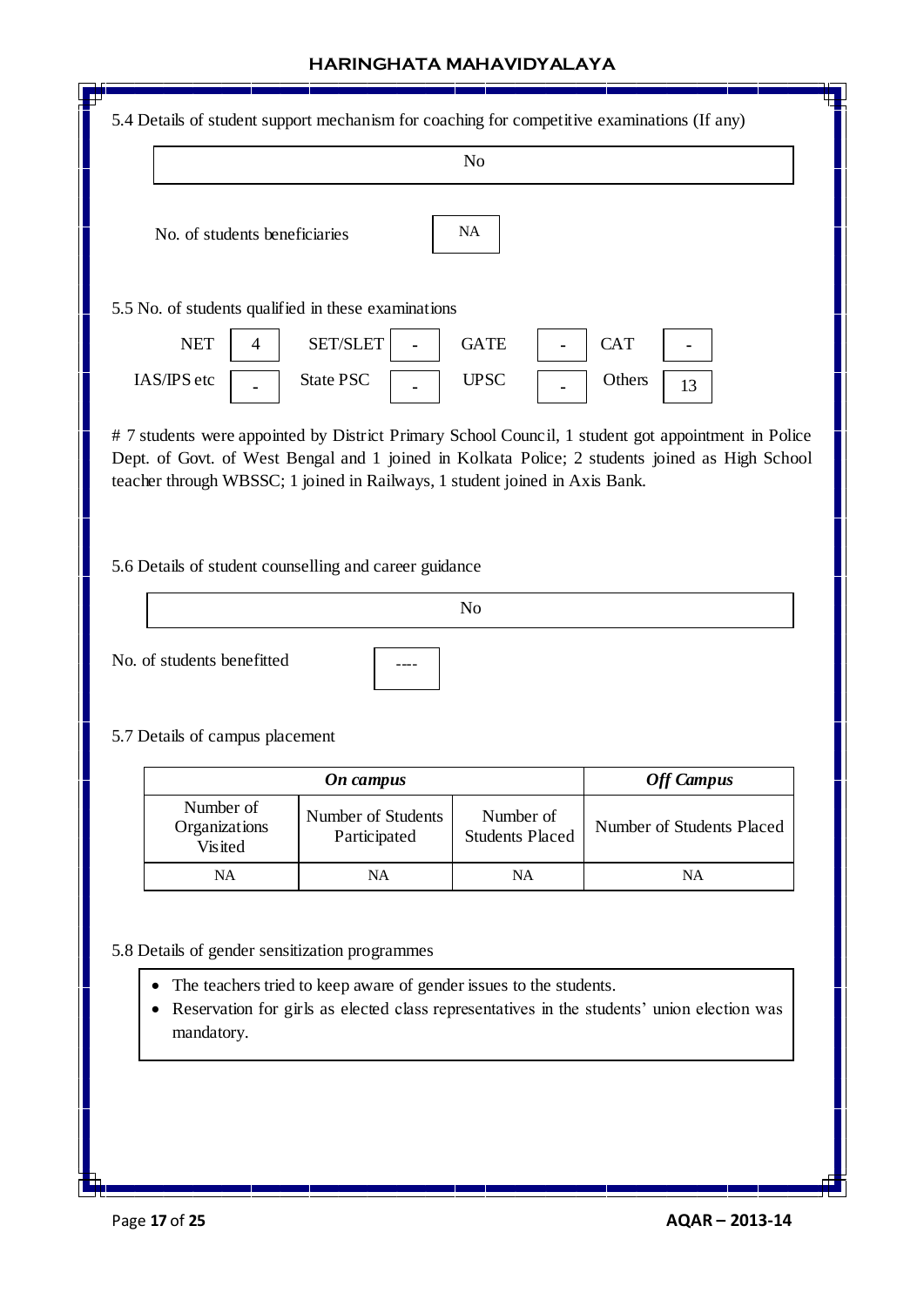| 5.9 Students Activities<br>5.9.1<br>No. of students participated in Sports, Games and other events<br>National level<br>International level<br>State/University level<br>No. of students participated in cultural events<br>National level<br>International level<br>State/University level<br>5.9.2<br>No. of medals /awards won by students in Sports, Games and other events<br>National level<br>International level<br>Sports : State/University level<br>National level<br>International level<br>Cultural: State/ University level<br>5.10 Scholarships and Financial Support<br>Number of<br>Amount $(\overline{\mathbf{z}})$<br>students<br>Financial support from institution<br>22,075.00<br>Financial support from government<br>Merit cum Means (DPI, Govt. W.B.)<br>54,000.00<br>06<br>4,81,100.00<br><b>W.B. Minority Development Fund</b><br>320<br>Transfer to student<br>S.C, S.T. & O.B.C.<br>696<br>Kanyashree Prakalpa<br>account directly by<br>220<br>Govt. of WB.<br>Financial support from other sources<br>Number<br>of<br>students<br>who<br>received<br>International/ National recognitions<br>Student organised / initiatives<br>5.11<br>National level<br>International level<br>Fairs<br>: State/ University level<br>National level<br>International level<br>Exhibition: State/ University level |      |                                                      |  |
|------------------------------------------------------------------------------------------------------------------------------------------------------------------------------------------------------------------------------------------------------------------------------------------------------------------------------------------------------------------------------------------------------------------------------------------------------------------------------------------------------------------------------------------------------------------------------------------------------------------------------------------------------------------------------------------------------------------------------------------------------------------------------------------------------------------------------------------------------------------------------------------------------------------------------------------------------------------------------------------------------------------------------------------------------------------------------------------------------------------------------------------------------------------------------------------------------------------------------------------------------------------------------------------------------------------------------------|------|------------------------------------------------------|--|
|                                                                                                                                                                                                                                                                                                                                                                                                                                                                                                                                                                                                                                                                                                                                                                                                                                                                                                                                                                                                                                                                                                                                                                                                                                                                                                                                    |      |                                                      |  |
|                                                                                                                                                                                                                                                                                                                                                                                                                                                                                                                                                                                                                                                                                                                                                                                                                                                                                                                                                                                                                                                                                                                                                                                                                                                                                                                                    |      |                                                      |  |
|                                                                                                                                                                                                                                                                                                                                                                                                                                                                                                                                                                                                                                                                                                                                                                                                                                                                                                                                                                                                                                                                                                                                                                                                                                                                                                                                    |      |                                                      |  |
|                                                                                                                                                                                                                                                                                                                                                                                                                                                                                                                                                                                                                                                                                                                                                                                                                                                                                                                                                                                                                                                                                                                                                                                                                                                                                                                                    |      |                                                      |  |
|                                                                                                                                                                                                                                                                                                                                                                                                                                                                                                                                                                                                                                                                                                                                                                                                                                                                                                                                                                                                                                                                                                                                                                                                                                                                                                                                    |      |                                                      |  |
|                                                                                                                                                                                                                                                                                                                                                                                                                                                                                                                                                                                                                                                                                                                                                                                                                                                                                                                                                                                                                                                                                                                                                                                                                                                                                                                                    |      |                                                      |  |
|                                                                                                                                                                                                                                                                                                                                                                                                                                                                                                                                                                                                                                                                                                                                                                                                                                                                                                                                                                                                                                                                                                                                                                                                                                                                                                                                    |      |                                                      |  |
|                                                                                                                                                                                                                                                                                                                                                                                                                                                                                                                                                                                                                                                                                                                                                                                                                                                                                                                                                                                                                                                                                                                                                                                                                                                                                                                                    |      |                                                      |  |
|                                                                                                                                                                                                                                                                                                                                                                                                                                                                                                                                                                                                                                                                                                                                                                                                                                                                                                                                                                                                                                                                                                                                                                                                                                                                                                                                    |      |                                                      |  |
|                                                                                                                                                                                                                                                                                                                                                                                                                                                                                                                                                                                                                                                                                                                                                                                                                                                                                                                                                                                                                                                                                                                                                                                                                                                                                                                                    |      |                                                      |  |
|                                                                                                                                                                                                                                                                                                                                                                                                                                                                                                                                                                                                                                                                                                                                                                                                                                                                                                                                                                                                                                                                                                                                                                                                                                                                                                                                    |      |                                                      |  |
|                                                                                                                                                                                                                                                                                                                                                                                                                                                                                                                                                                                                                                                                                                                                                                                                                                                                                                                                                                                                                                                                                                                                                                                                                                                                                                                                    |      |                                                      |  |
|                                                                                                                                                                                                                                                                                                                                                                                                                                                                                                                                                                                                                                                                                                                                                                                                                                                                                                                                                                                                                                                                                                                                                                                                                                                                                                                                    |      |                                                      |  |
|                                                                                                                                                                                                                                                                                                                                                                                                                                                                                                                                                                                                                                                                                                                                                                                                                                                                                                                                                                                                                                                                                                                                                                                                                                                                                                                                    |      |                                                      |  |
|                                                                                                                                                                                                                                                                                                                                                                                                                                                                                                                                                                                                                                                                                                                                                                                                                                                                                                                                                                                                                                                                                                                                                                                                                                                                                                                                    |      |                                                      |  |
|                                                                                                                                                                                                                                                                                                                                                                                                                                                                                                                                                                                                                                                                                                                                                                                                                                                                                                                                                                                                                                                                                                                                                                                                                                                                                                                                    |      |                                                      |  |
|                                                                                                                                                                                                                                                                                                                                                                                                                                                                                                                                                                                                                                                                                                                                                                                                                                                                                                                                                                                                                                                                                                                                                                                                                                                                                                                                    |      |                                                      |  |
|                                                                                                                                                                                                                                                                                                                                                                                                                                                                                                                                                                                                                                                                                                                                                                                                                                                                                                                                                                                                                                                                                                                                                                                                                                                                                                                                    | 5.12 | No. of social initiatives undertaken by the students |  |
| 5.13 Major grievances of students (if any) redressed: _______ NA_                                                                                                                                                                                                                                                                                                                                                                                                                                                                                                                                                                                                                                                                                                                                                                                                                                                                                                                                                                                                                                                                                                                                                                                                                                                                  |      |                                                      |  |
|                                                                                                                                                                                                                                                                                                                                                                                                                                                                                                                                                                                                                                                                                                                                                                                                                                                                                                                                                                                                                                                                                                                                                                                                                                                                                                                                    |      |                                                      |  |

Л

П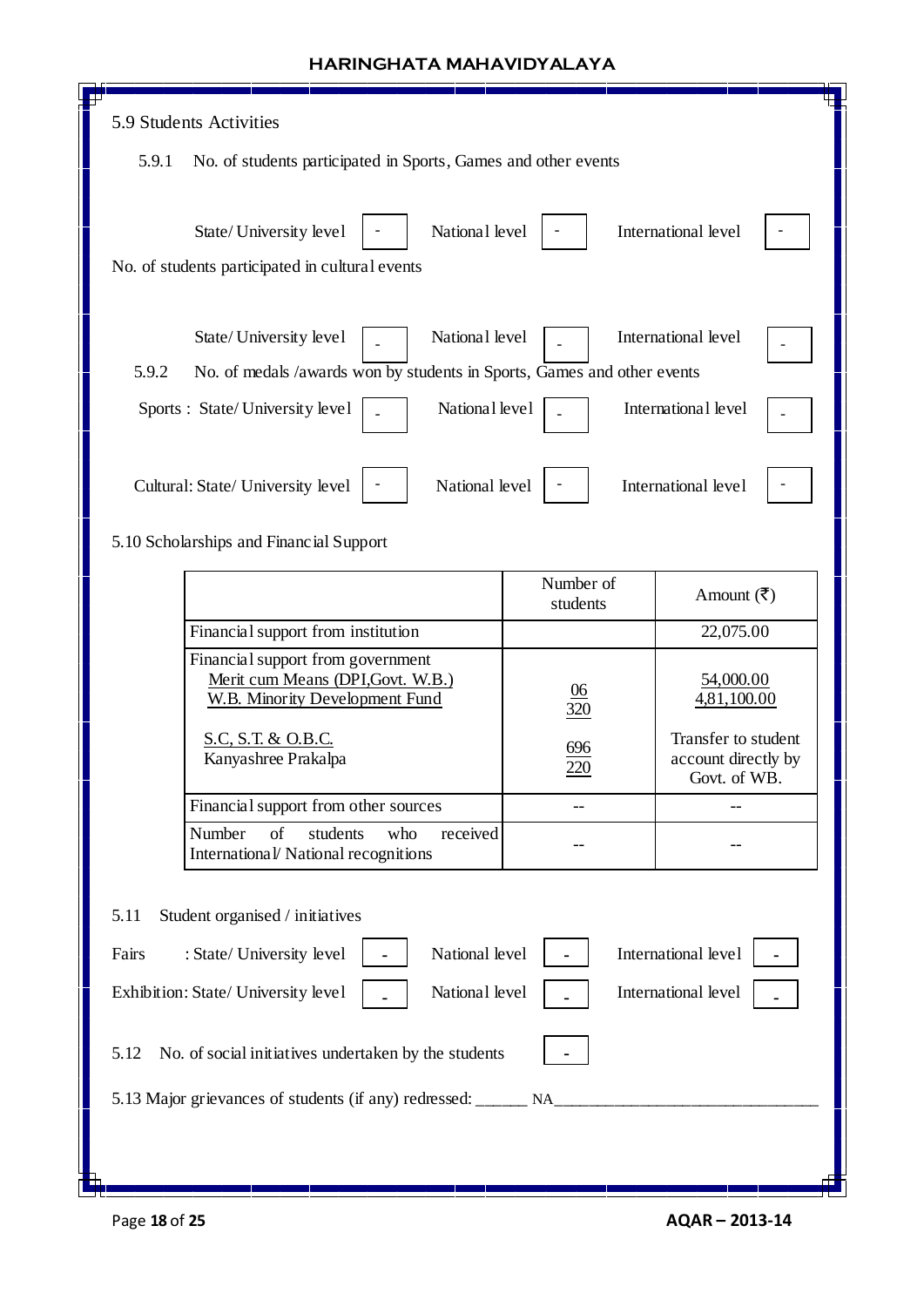# **Criterion – VI**

## **6. Governance, Leadership and Management**

6.1 State the Vision and Mission of the institution

• Since the college is situated in remote, rural and backward area, the primary aim the of the college is to promote higher education among the people belonging to socially backward groups like people involved in agricultural occupation, daily labourers. Large number these groups represent scheduled caste and tribes. The college aims at uplifting the socio-economic standard through education.

### 6.2 Does the Institution has a management Information System

The college has management information system.

6.3 Quality improvement strategies adopted by the institution for each of the following:

6.3.1 Curriculum Development

As it is an affiliated college under the University of Kalyani, there was no scope to independently frame or develop curriculum or syllabi

## 6.3.2 Teaching and Learning

- Conventional methods of teaching like chalk and talk method were generally followed. However, a few departments arranged ICT in a limited way.
- Excursion for the students of geography was also arranged.
- Regular monitoring was done.

#### 6.3.3 Examination and Evaluation

Internal Assessment as per the affiliating university prescribed norms was conducted.

#### 6.3.4 Research and Development

- Minor research project was undertaken by the teacher.
- As the college conducts only undergraduate courses, there is no scope of research and development for the students. However many teachers were directly engaged in research programmes like M.Phil and Ph.D courses and research through publication of articles in journals.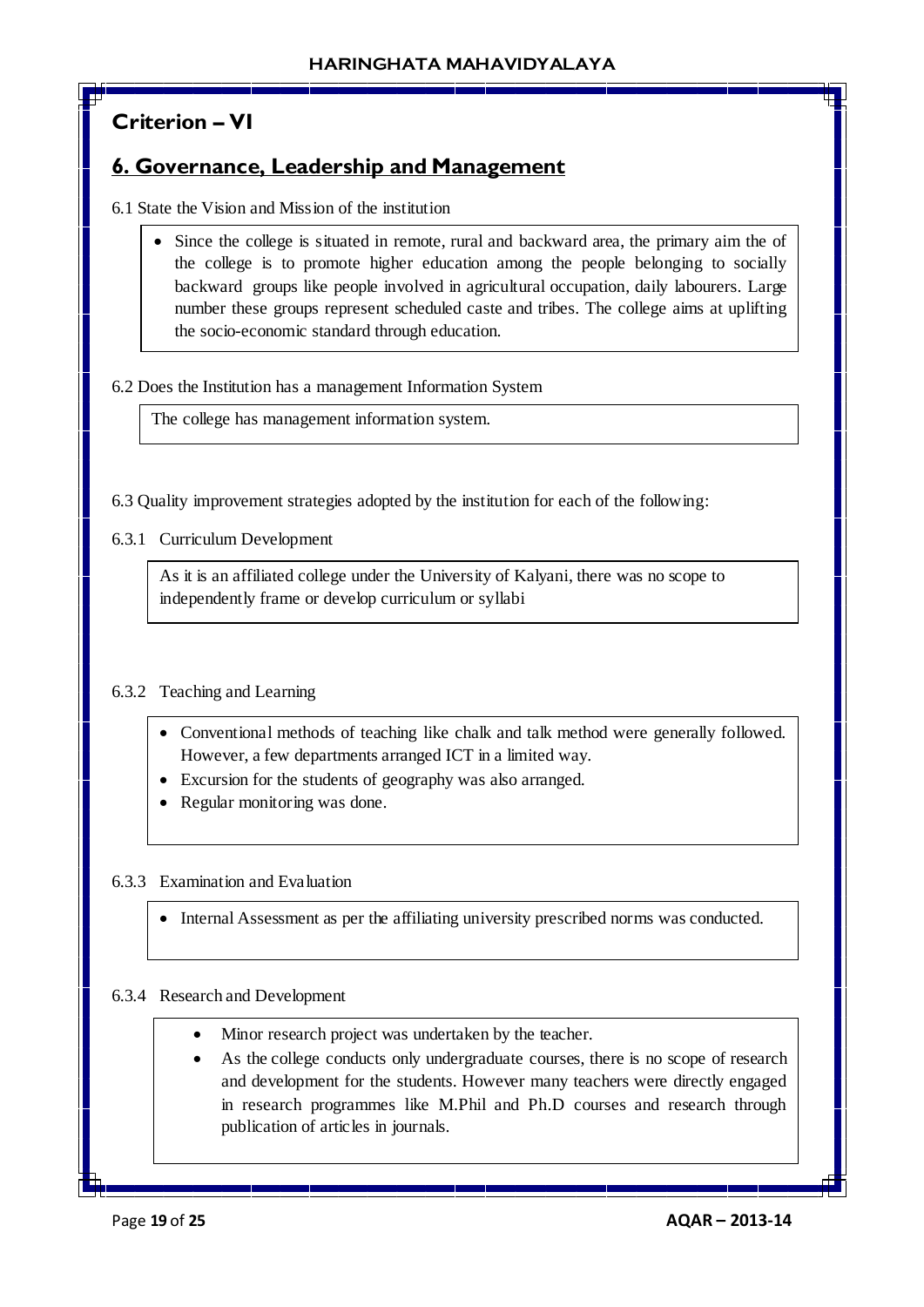### 6.3.5 Library, ICT and physical infrastructure / instrumentation

- Library was computerised.
- New titles have been added to the library.
- Computers, sports equipments were purchased.
- Water purifiers were purchased to supply purified water to the students.
- Already introduced audio system for the large classes was maintained.

### 6.3.6 Human Resource Management

- Strict vigilance in order to keep campus ragging free and making aware the students about the importance of ragging free environment.
- Informal ways of participatory culture throughout the college were given high priority.

### 6.3.7 Faculty and Staff recruitment

 $\overline{a}$ 

- Government sanctioned posts were filled up on the recommendation of the West Bengal College Service Commission. The college had no autonomy in this regard.
- The college on the recommendation of an interview board headed by the faculties of the concerned department of the affiliating university recruits part time teachers and guest lecturers.
- Regarding recruitment of sanctioned posts of non-teaching staffs the college followed the State Govt. framed rules.
- In cases of emergency, casual non-teaching staffs were appointed by the GB.

## 6.3.8 Industry Interaction / Collaboration

The college is situated in predominantly agrarian belt. So it was very difficult to find collaboration from industries.

## 6.3.9 Admission of Students

Notification on the college website and notice board of the college and admission was strictly as per the merit.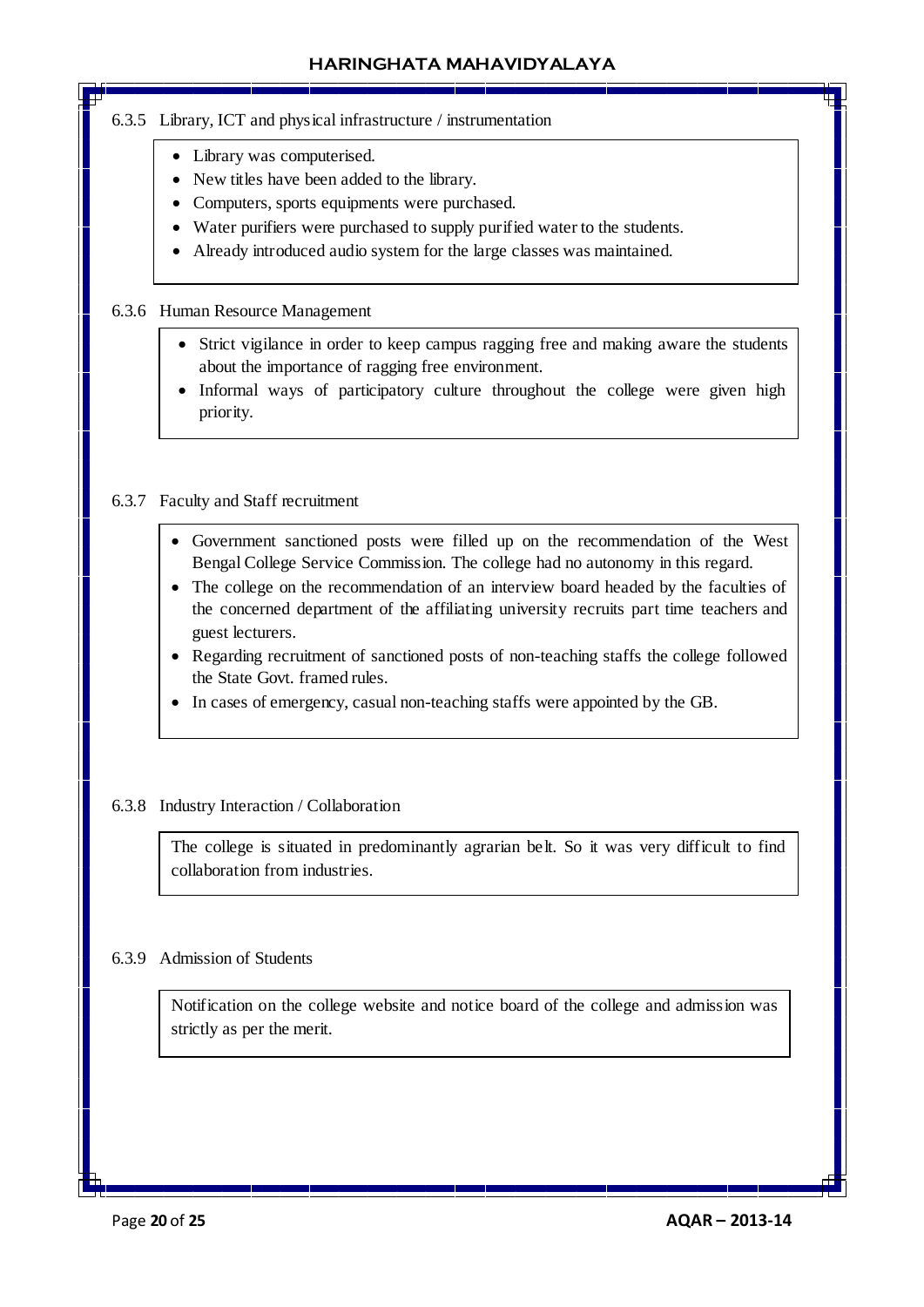#### 6.4 Welfare schemes for

| Teaching     | Haringhata Mahavidyalaya Employees Cooperative Credit Society Ltd.                                                                                |
|--------------|---------------------------------------------------------------------------------------------------------------------------------------------------|
| Non teaching | Haringhata Mahavidyalaya Employees Cooperative Credit Society Ltd., Festival<br>advance                                                           |
| Students     | Fees remission facility, two separate common rooms for boys and girls, W.B. Labour<br>Welfare Scholarship, Minority Stipend, students health home |

√

6.5 Total corpus fund generated

₹ 28,86,797/-

6.6 Whether annual financial audit has been done Yes  $\mathbf{V}$   $\mathbf{V}$  No

6.7 Whether Academic and Administrative Audit (AAA) has been done?

| Audit Type     |               | External                                                  | Internal       |           |
|----------------|---------------|-----------------------------------------------------------|----------------|-----------|
|                | Yes/No        | Agency                                                    | Yes/No         | Authority |
| Academic       | No            |                                                           | No             |           |
| Administrative | Yes (Finance) | Directorate of<br>Public<br>Instructions,<br>Govt. of W.B | N <sub>0</sub> |           |

6.8 Does the University/ Autonomous College declares results within 30 days?

For UG Programmes Yes

For PG Programmes Yes  $N_A \overline{NA}$  No



6.9 What efforts are made by the University/ Autonomous College for Examination Reforms?

NA

6.10 What efforts are made by the University to promote autonomy in the affiliated/constituent colleges?

NA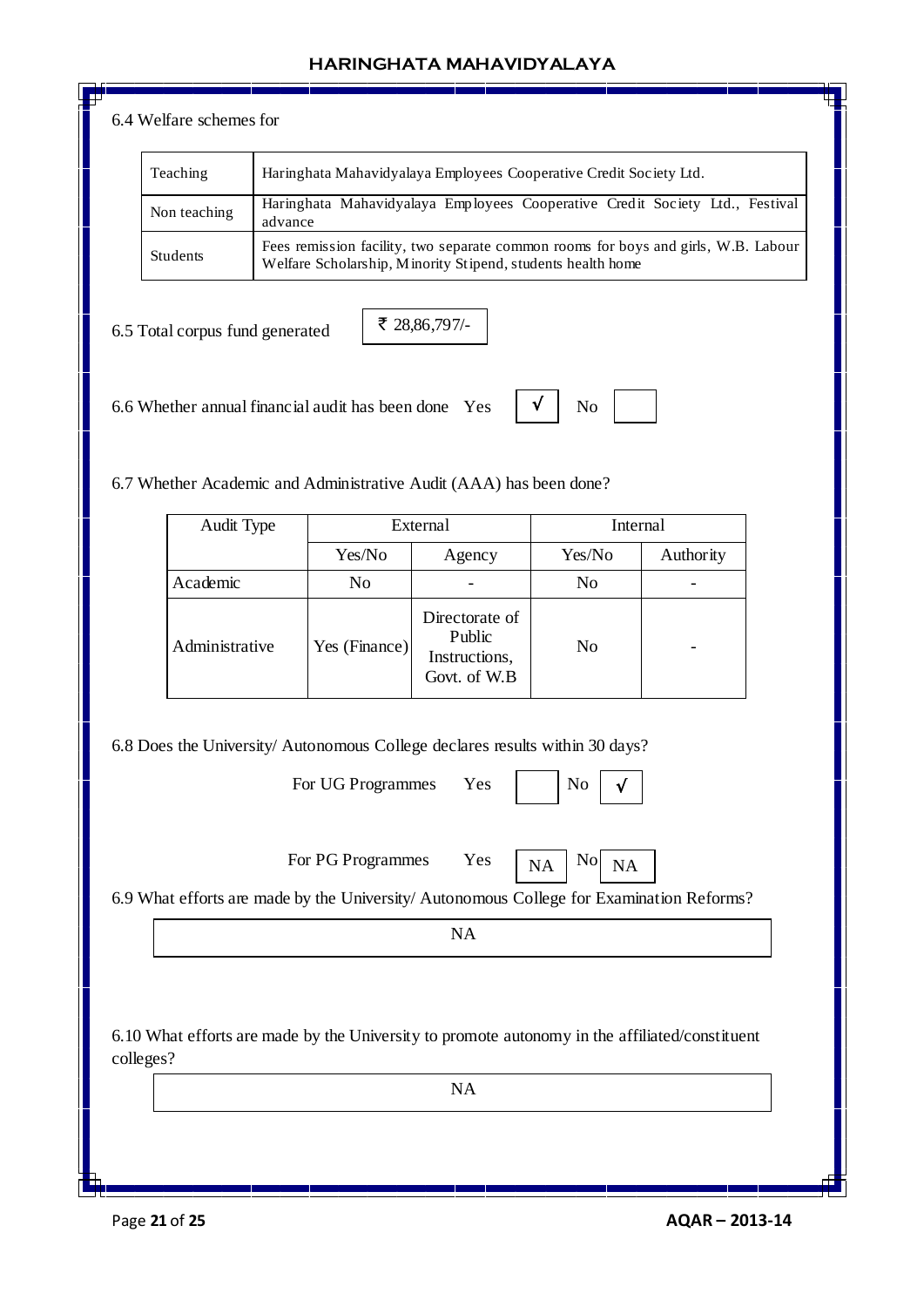| 6.11 Activities and support from the Alumni Association                                                                                           |
|---------------------------------------------------------------------------------------------------------------------------------------------------|
| No                                                                                                                                                |
|                                                                                                                                                   |
|                                                                                                                                                   |
| 6.12 Activities and support from the Parent - Teacher Association                                                                                 |
| N <sub>o</sub>                                                                                                                                    |
|                                                                                                                                                   |
|                                                                                                                                                   |
| 6.13 Development programmes for support staff                                                                                                     |
| N <sub>o</sub>                                                                                                                                    |
|                                                                                                                                                   |
|                                                                                                                                                   |
| 6.14 Initiatives taken by the institution to make the campus eco-friendly                                                                         |
|                                                                                                                                                   |
| Plantation and gardening.<br>Constant awareness creation regarding keeping the college campus clean and                                           |
| healthy.                                                                                                                                          |
|                                                                                                                                                   |
|                                                                                                                                                   |
| <b>Criterion - VII</b>                                                                                                                            |
|                                                                                                                                                   |
| 7. Innovations and Best Practices                                                                                                                 |
|                                                                                                                                                   |
|                                                                                                                                                   |
| 7.1 Innovations introduced during this academic year which have created a positive impact on the<br>functioning of the institution. Give details. |
|                                                                                                                                                   |
| Restriction on the use of plastic in college campus.<br>٠                                                                                         |
| Poster and graffiti free campus.                                                                                                                  |
|                                                                                                                                                   |
|                                                                                                                                                   |
|                                                                                                                                                   |

and the state of the state of the state of the state of the state of the state of the state of the state of the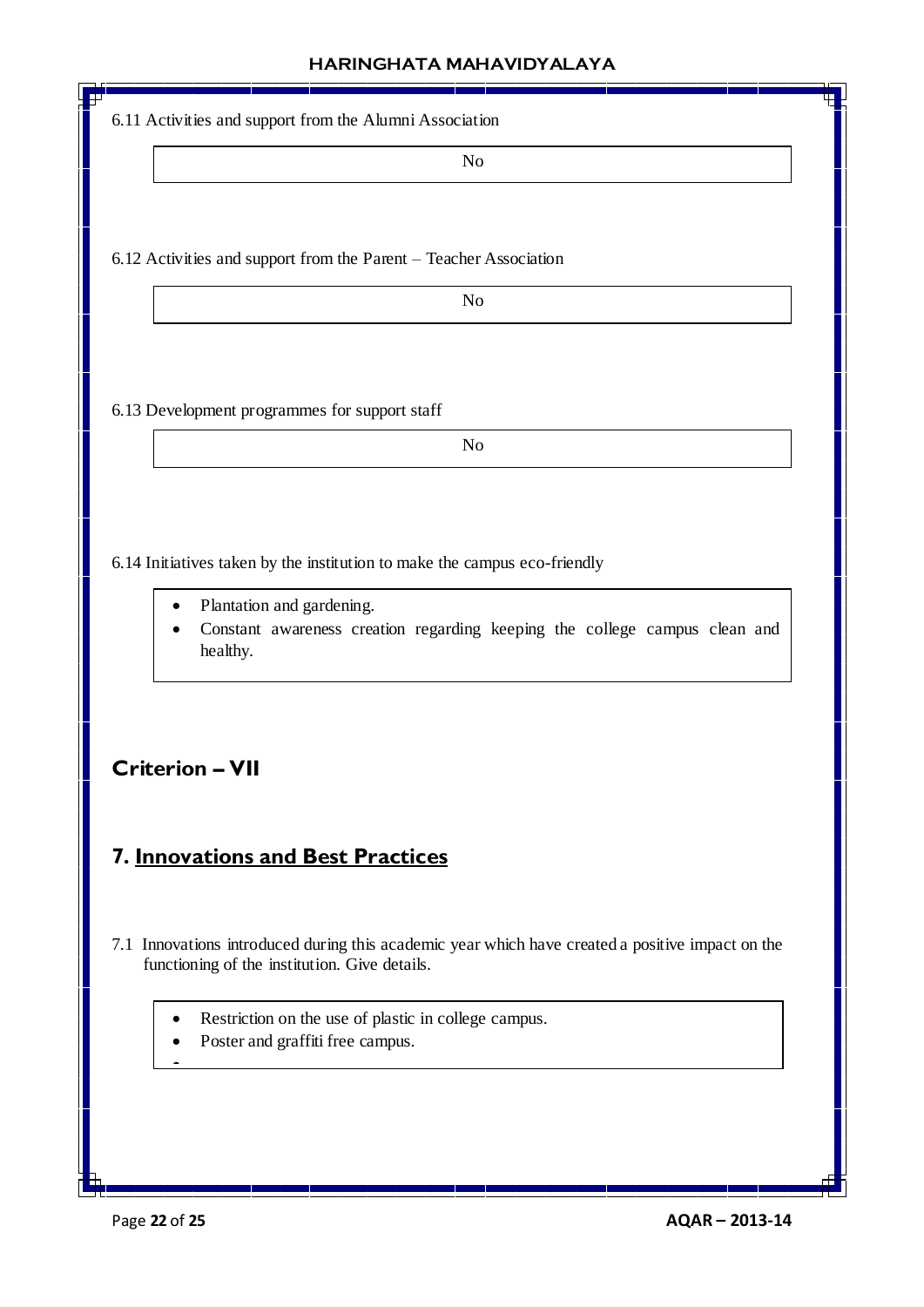- 7.2 Provide the Action Taken Report (ATR) based on the plan of action decided upon at the beginning of the year
	- The college remained committed to admission strictly based on Merit of Higher Secondary (+2 Level) examination.
	- Test examinations were conducted in order to evaluate the regularity in progress of the students.
	- A number of programmes were conducted as a measure of extra-curricular and outreach activities.
	- Few Tutorial Classes were also conducted as per the need and requirements of the students.
	- To address the need of the students and problem of teacher-student ratio, measures were undertaken in this regard.
	- Annual sports, cultural programme, freshers' welcome also took place.
	- Enhancement of seats in different courses of the college.
	- Construction of the science laboratory started out of the MP LAD grant.
	- Construction of metallic road around the playground of the college out of MLA LAD grant was completed and opened for regular use.
	- Water purifiers were purchased.
	- Computers were purchased.

7.3 Give two Best Practices of the institution *(please see the format in the NAAC Self-study Manuals)*

- The NSS college units organised AIDS Awareness programme among the students and local community.
- NSS Special Camp.

Annexure-II

f

#### *\*Provide the details in annexure (annexure need to be numbered as i, ii,iii)*

7.4 Contribution to environmental awareness / protection

- Attempt to develop environment consciousness among the students.
- AMC was taken for maintenance pollution free generator.
- Gardening adjacent to the statue of Rabindranath Tagore was maintained by planting new samplings.

7.5 Whether environmental audit was conducted? Yes No

√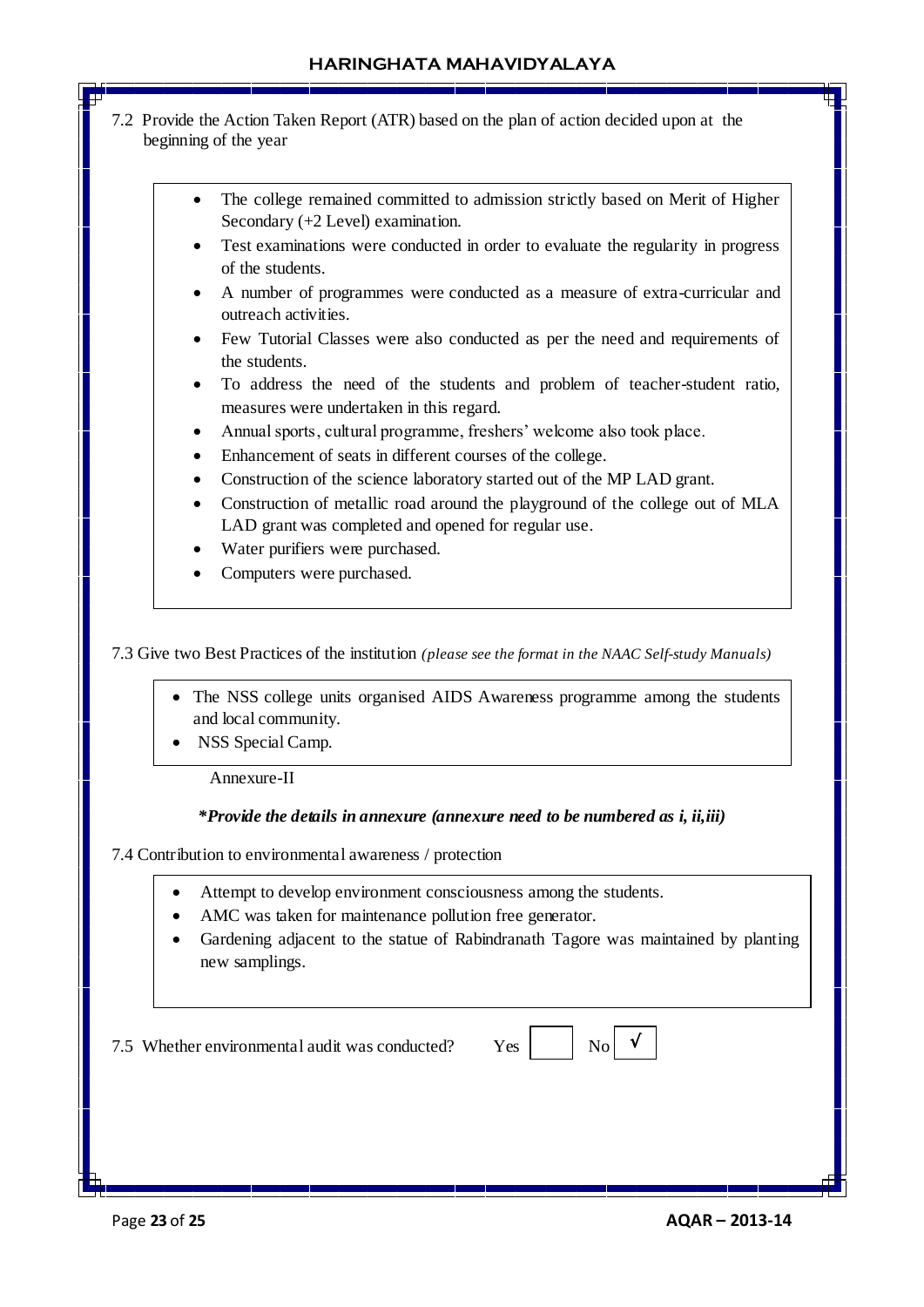7.6 Any other relevant information the institution wishes to add. (for example SWOT Analysis)

#### **Strengths:**

- > Technological development through installation of transformer, purchase of computers.
- $\triangleright$  Modernisation of Geography Labs.
- $\triangleright$  There was a good and harmonious relationship between teachers and students.
- $\triangleright$  NSS wing of the college was very active.
- Dedicated faculty and staff members.

#### **Weakness:**

- $\triangleright$  Majority of the students were first generation learners which lead to problem of comprehension and communication at the initial stage.
- $\triangleright$  Students coming from the under privileged sections of the society lacked required time and scope for study outside the college campus.
- $\triangleright$  The post of Principal not yet filled up.
- $\triangleright$  Some of the departments like Geography, English and Education had no full time permanent teachers.
- $\triangleright$  Inadequate infrastructure came in the way of students' progress substantially.

### **Opportunities:**

- $\triangleright$  The vision of the college helped to engage socially relevant programmes like AIDS awareness, environmental awareness
- $\triangleright$  The mission and vision of the college were in tune with the aspirations and requirements of the local people which made it possible to further develop the college.

#### **Challenges:**

 $\triangleright$  Development of job oriented courses for the upliftment of the students.

*\_\_\_\_\_\_\_\*\*\*\_\_\_\_\_\_\_*

 $\triangleright$  Scope for introducing new subjects.

## 8. **Plans of institution for next year**

- Formation of IQAC for the second cycle of NAAC accreditation.
- Proposal for purchasing Water Cooler and Fire Extinguisher.

*Name:* UDDALAK ROY *Name:* DR. PRATAP CHANDRA MANDAL

 *\_\_\_\_\_\_\_\_\_\_\_\_\_\_\_\_\_\_\_\_\_\_\_\_\_\_\_\_\_\_\_ \_\_\_\_\_\_\_\_\_\_\_\_\_\_\_\_\_\_\_\_\_\_\_\_\_\_\_\_\_\_\_* 

*Signature of the Coordinator, IQAC* Signature of the Chairperson, IQAC